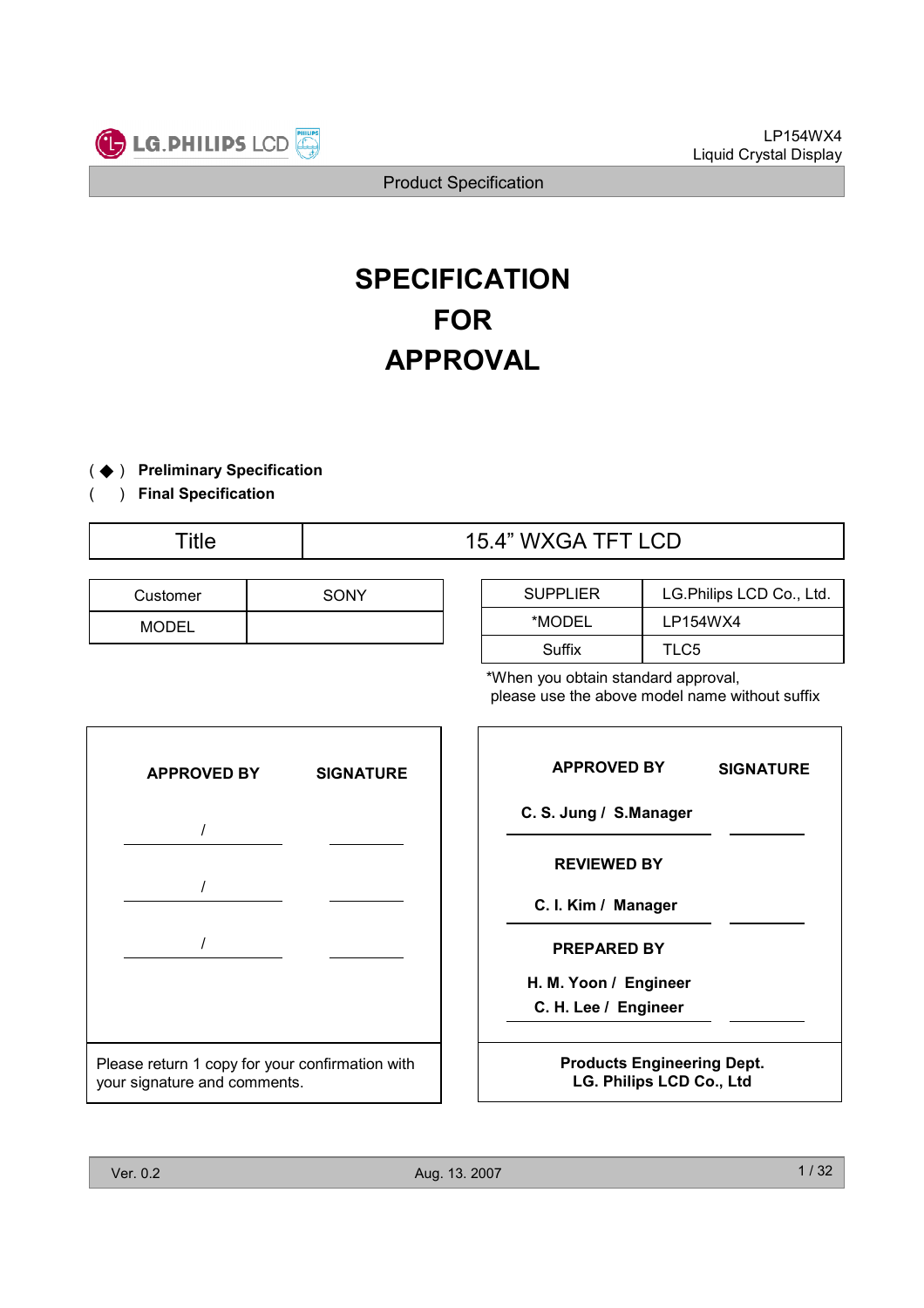

# **Contents**

| <b>No</b>      | <b>ITEM</b><br>Page                                     |                |  |
|----------------|---------------------------------------------------------|----------------|--|
|                | <b>COVER</b>                                            | 1              |  |
|                | <b>CONTENTS</b>                                         | $\overline{2}$ |  |
|                | <b>RECORD OF REVISIONS</b>                              | 3              |  |
| 1              | <b>GENERAL DESCRIPTION</b>                              | 4              |  |
| $\overline{2}$ | ABSOLUTE MAXIMUM RATINGS                                | 5              |  |
| 3              | ELECTRICAL SPECIFICATIONS                               |                |  |
| $3 - 1$        | ELECTRICAL CHARACTREISTICS                              | 6              |  |
| $3 - 2$        | <b>INTERFACE CONNECTIONS</b>                            | 7              |  |
| $3 - 3$        | SIGNAL TIMING SPECIFICATIONS                            | 9              |  |
| $3 - 4$        | SIGNAL TIMING WAVEFORMS                                 | 9              |  |
| $3-5$          | LVDS RECEIVER TIMING SPECIFICATIONS                     | 10             |  |
| $3-6$          | COLOR INPUT DATA REFERNECE                              | 13             |  |
| $3 - 7$        | <b>POWER SEQUENCE</b>                                   | 14             |  |
| 4              | <b>OPTICAL SFECIFICATIONS</b>                           | 15             |  |
| 5              | MECHANICAL CHARACTERISTICS                              | 19             |  |
| 6              | <b>RELIABLITY</b>                                       | 23             |  |
| 7              | INTERNATIONAL STANDARDS                                 |                |  |
| $7 - 1$        | <b>SAFETY</b>                                           | 24             |  |
| $7 - 2$        | <b>EMC</b>                                              | 24             |  |
| 8              | <b>PACKING</b>                                          |                |  |
| $8-1$          | Packing Ass'y                                           | 25             |  |
| $8 - 2$        | Pallet Ass'y                                            | 26             |  |
| $8 - 3$        | DESIGNATION OF LOT MARK                                 | 27             |  |
| $8 - 4$        | <b>PACKING FORM</b>                                     | 27             |  |
| 9              | <b>PRECAUTIONS</b>                                      | 28             |  |
| Α              | APPENDIX. Enhanced Extended Display Identification Data | 30             |  |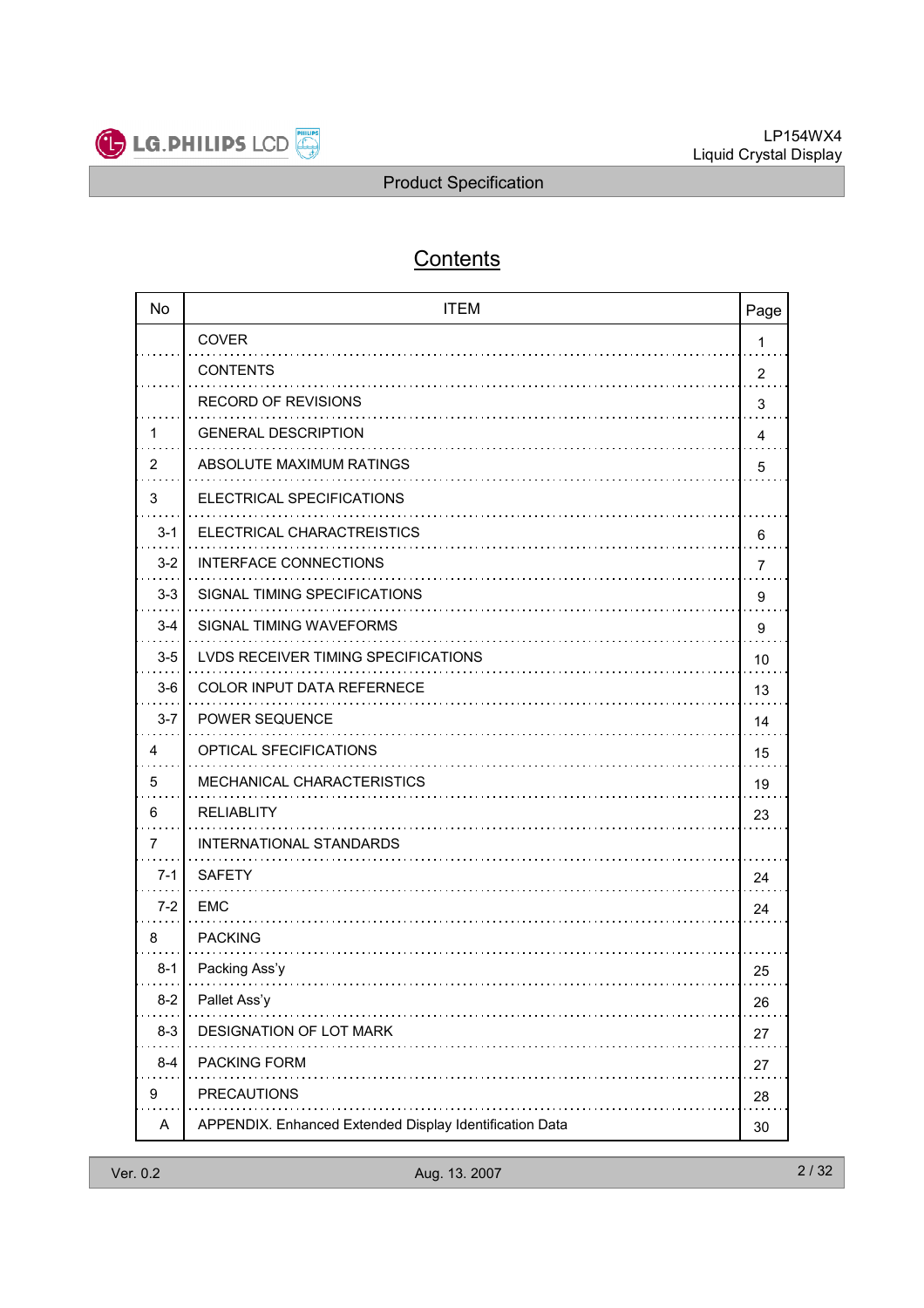

## RECORD OF REVISIONS

| Revision No | <b>Revision Date</b> | Page                     | Description                                           | <b>EDID</b><br>ver |
|-------------|----------------------|--------------------------|-------------------------------------------------------|--------------------|
| 0.0         | May. 08. 2007        | $\overline{\phantom{a}}$ | <b>First Draft (Preliminary Specification)</b>        | $0.0\,$            |
| 0.1         | Aug. 03. 2007        | 9                        | Added T-con operating mode (DE mode)                  | 0.0                |
|             |                      | 16                       | Added Gray scale Min/Max Spec and Gamma typ. Spec     |                    |
|             |                      | 23                       | Added comment about Sony Reliability Standard Ver 1.4 |                    |
|             |                      | 25                       | Added Packing Ass'y drawing and information           |                    |
|             |                      | 26                       | Added Pallet Ass'y drawing and information            |                    |
| 0.2         | Aug. 13. 2007        | 16                       | Removed Gray scale Min/Max Spec                       | $0.0\,$            |
|             |                      |                          |                                                       |                    |
|             |                      |                          |                                                       |                    |
|             |                      |                          |                                                       |                    |
|             |                      |                          |                                                       |                    |
|             |                      |                          |                                                       |                    |
|             |                      |                          |                                                       |                    |
|             |                      |                          |                                                       |                    |
|             |                      |                          |                                                       |                    |
|             |                      |                          |                                                       |                    |
|             |                      |                          |                                                       |                    |
|             |                      |                          |                                                       |                    |
|             |                      |                          |                                                       |                    |
|             |                      |                          |                                                       |                    |
|             |                      |                          |                                                       |                    |
|             |                      |                          |                                                       |                    |
|             |                      |                          |                                                       |                    |
|             |                      |                          |                                                       |                    |
|             |                      |                          |                                                       |                    |
|             |                      |                          |                                                       |                    |
|             |                      |                          |                                                       |                    |
|             |                      |                          |                                                       |                    |
|             |                      |                          |                                                       |                    |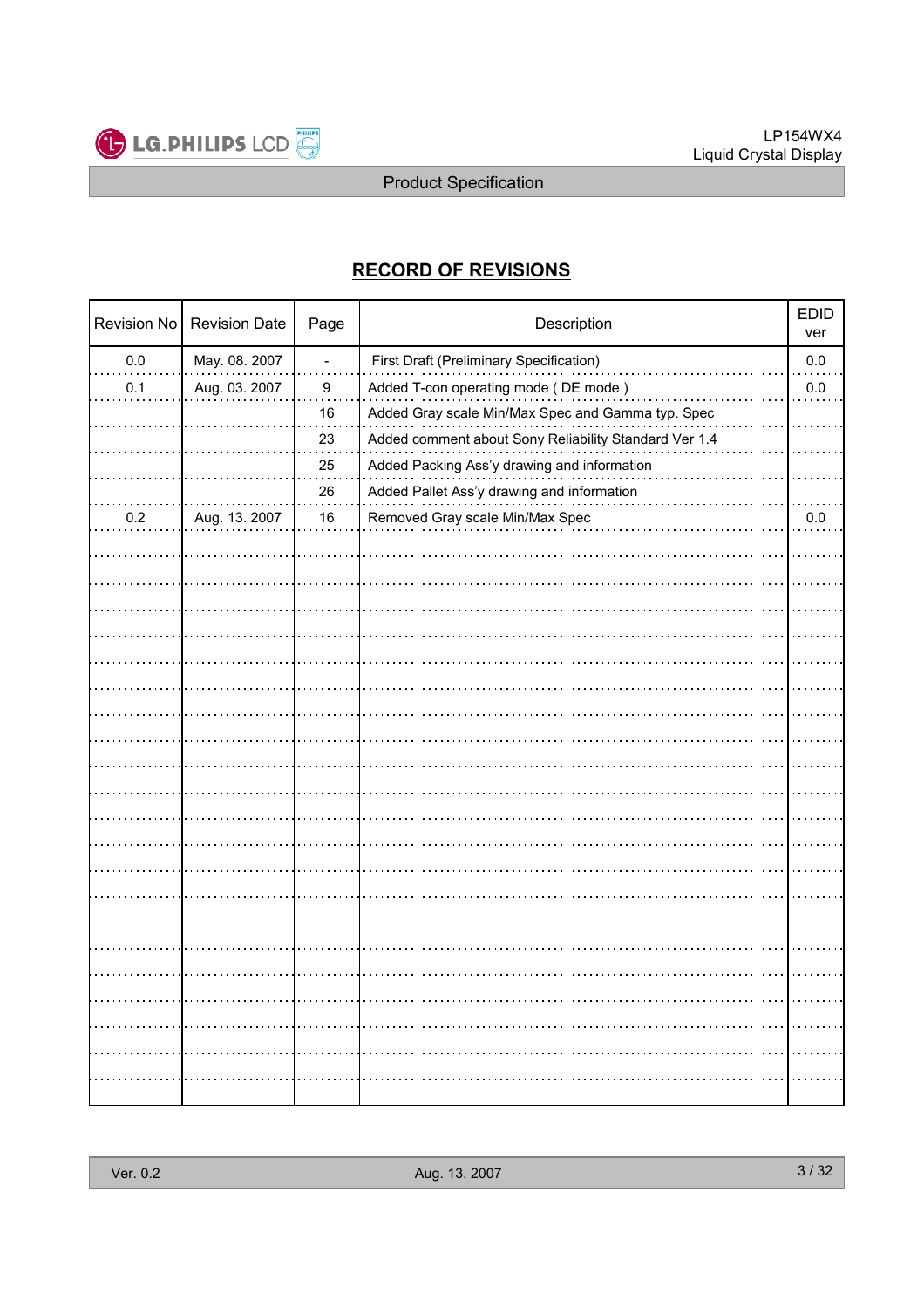

## 1. General Description

The LP154WX4 is a Color Active Matrix Liquid Crystal Display with an integral Cold Cathode Fluorescent Lamp (CCFL) backlight system. The matrix employs a-Si Thin Film Transistor as the active element. It is a transmissive type display operating in the normally white mode. This TFT-LCD has 15.4 inches diagonally measured active display area with WXGA resolution(800 vertical by 1280 horizontal pixel array). Each pixel is divided into Red, Green and Blue sub-pixels or dots which are arranged in vertical stripes. Gray scale or the brightness of the sub-pixel color is determined with a 6-bit gray scale signal for each dot, thus, presenting a palette of more than 262,144 colors.

The LP154WX4 has been designed to apply the interface method that enables low power, high speed, low EMI.

The LP154WX4 is intended to support applications where thin thickness, low power are critical factors and graphic displays are important. In combination with the vertical arrangement of the sub-pixels, the LP154WX4 characteristics provide an excellent flat display for office automation products such as Notebook PC.



## General Features

| Active Screen Size            | 15.4 inches diagonal                                                      |
|-------------------------------|---------------------------------------------------------------------------|
| <b>Outline Dimension</b>      | 344.0(H, typ) $\times$ 222.0(V, typ) $\times$ 6.2(D, typ) [mm]            |
| <b>Pixel Pitch</b>            | $0.25875$ mm $\times$ 0.25875 mm                                          |
| Pixel Format                  | 1280 horiz. By 800 vert. Pixels RGB strip arrangement                     |
| Color Depth                   | 6-bit, 262, 144 colors                                                    |
| Luminance, White              | 200 $cd/m^2$ (Typ.5 point)                                                |
| <b>Power Consumption</b>      | Total 5.6 Watt(Typ.) @ LCM circuit 1.4Watt(Typ.), B/L input 4.2Watt(Typ.) |
| Weight                        | 575 g (max.), 560g (typ.)                                                 |
| <b>Display Operating Mode</b> | Transmissive mode, normally white                                         |
| Surface Treatment             | Glare treatment of the front polarizer                                    |
| (Hardness / Reflection ratio) | $(3H / \text{typ. } 4.5\%, \text{max. } 5\%)$                             |
| RoHS Comply                   | Yes                                                                       |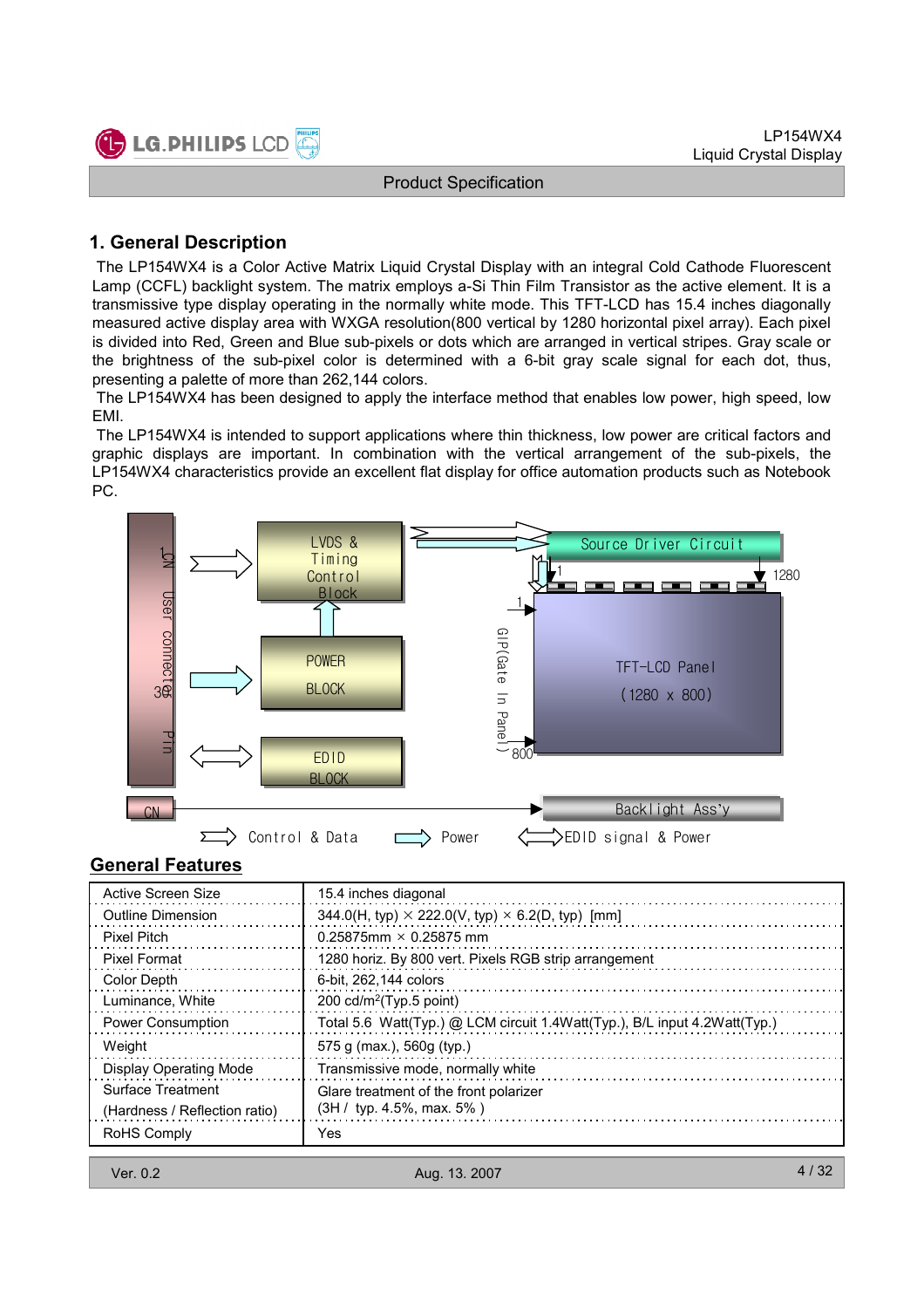

## 2. Absolute Maximum Ratings

The following are maximum values which, if exceeded, may cause faulty operation or damage to the unit.

| Parameter                         |             |        | Values | Units      | <b>Notes</b>    |  |
|-----------------------------------|-------------|--------|--------|------------|-----------------|--|
|                                   | Symbol      | Min    | Max    |            |                 |  |
| Power Input Voltage               | VCC.        | $-0.3$ | 4.0    | <b>Vdc</b> | at 25 $\pm$ 5°C |  |
| <b>Operating Temperature</b>      | Тор         |        | 50     | ∘∩         |                 |  |
| Storage Temperature               | <b>HST</b>  | $-20$  | 60     | ∘∩         |                 |  |
| <b>Operating Ambient Humidity</b> | <b>HOP</b>  | 10     | 90     | %RH        |                 |  |
| <b>Storage Humidity</b>           | <b>H</b> st | 10     | 90     | %RH        |                 |  |

#### Table 1. ABSOLUTE MAXIMUM RATINGS

Note : 1. Temperature and relative humidity range are shown in the figure below. Wet bulb temperature should be 39°C Max, and no condensation of water.



Dry Bulb Temperature [℃]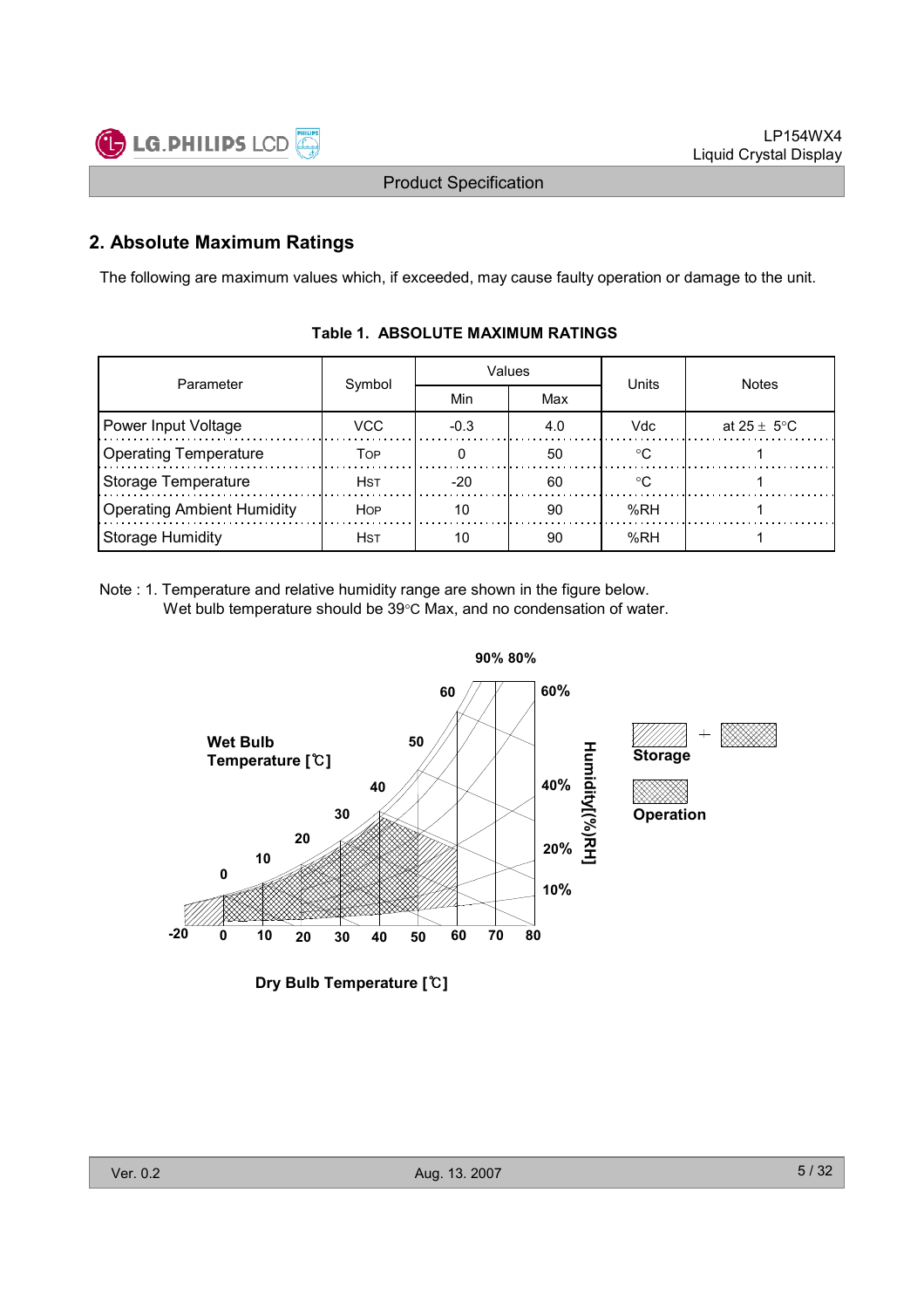

## 3. Electrical Specifications

## 3-1. Electrical Characteristics

The LP154WX4 requires two power inputs. One is employed to power the LCD electronics and to drive the TFT array and liquid crystal. The second input which powers the CCFL, is typically generated by an inverter. The inverter is an external unit to the LCD.

| Parameter                                                                  | Symbol       | Values     |            |              | Unit                                       | <b>Notes</b>   |
|----------------------------------------------------------------------------|--------------|------------|------------|--------------|--------------------------------------------|----------------|
|                                                                            |              | Min        | Typ        | Max          |                                            |                |
| MODULE:                                                                    |              |            |            |              |                                            |                |
| Power Supply Input Voltage                                                 | <b>VCC</b>   | 3.0        | 3.3        | 3.6          | $V_{DC}$                                   |                |
| Power Supply Input Current                                                 | $I_{\rm CC}$ | 340        | 400        | 460          | mA                                         |                |
| Power Consumption                                                          | Pc           |            | 1.4        | 1.6          | Watt                                       |                |
| Differential Impedance                                                     | Zm           | 90         | 100        | 110          | Ohm                                        | $\overline{2}$ |
| Inrush Current                                                             | Rush         |            | 1.5        | 2            | A                                          | 3              |
| $\mathsf{LAMP}$ :                                                          |              |            |            |              |                                            |                |
| <b>Operating Voltage</b>                                                   | $V_{BL}$     | 665(6.8mA) | 690(6.0mA) | 830(3.0mA)   | $V_{RMS}$                                  |                |
| <b>Operating Current</b>                                                   | $I_{BL}$     | 3.0        | 6.0        | 6.8          | $mA_{RMS}$                                 | 4              |
| Power Consumption                                                          | $P_{BL}$     |            | 4.2        | 4.6          |                                            |                |
| <b>Operating Frequency</b>                                                 | $f_{BL}$     | 45         | 60         | 80           | kHz                                        |                |
| Discharge Stabilization Time                                               | Ts           |            |            | 3            | Min                                        | 5              |
| Life Time                                                                  |              | 12,000     |            |              | <b>Hrs</b>                                 | 6              |
| <b>Established Starting Voltage</b><br>at $25^\circ$ C<br>at 0 $\degree$ C | Vs           |            |            | 1200<br>1500 | V <sub>RMS</sub><br><b>V<sub>RMS</sub></b> |                |

Note)

- 1. The specified current and power consumption are under the Vcc =  $3.3V$ ,  $25^\circ$ C, fv =  $60$ Hz condition whereas full black pattern is displayed and fv is the frame frequency.
- 2. This impedance value is needed to proper display and measured form LVDS Tx to the mating connector.
- 3. The inrush current is measured under a maximum or minimum Vcc in black pattern.
- 4. The typical operating current is for the typical surface luminance  $(L_{WH})$  in optical characteristics.
- 5. Define the brightness of the lamp after being lighted for 5 minutes as 100%, Ts is the time required for the brightness of the center of the lamp to be not less than 95%.
- 6. The life time is determined as the time at which brightness of lamp is 50% compare to that of initial value at the typical lamp current.
- 7. The output of the inverter must have symmetrical(negative and positive) voltage waveform and symmetrical current waveform.(Asymmetrical ratio is less than 10%) Please do not use the inverter which has asymmetrical voltage and asymmetrical current and spike wave. Lamp frequency may produce interface with horizontal synchronous frequency and as a result this may cause beat on the display. Therefore lamp frequency shall be as away possible from the horizontal synchronous frequency and from its harmonics in order to prevent interference.
- 8. It is defined the brightness of the lamp after being lighted for 5 minutes as 100%.
- ${\tt T_S}$  is the time required for the brightness of the center of the lamp to be not less than 95%.
- 9. The lamp power consumption shown above does not include loss of external inverter. The applied lamp current is a typical one.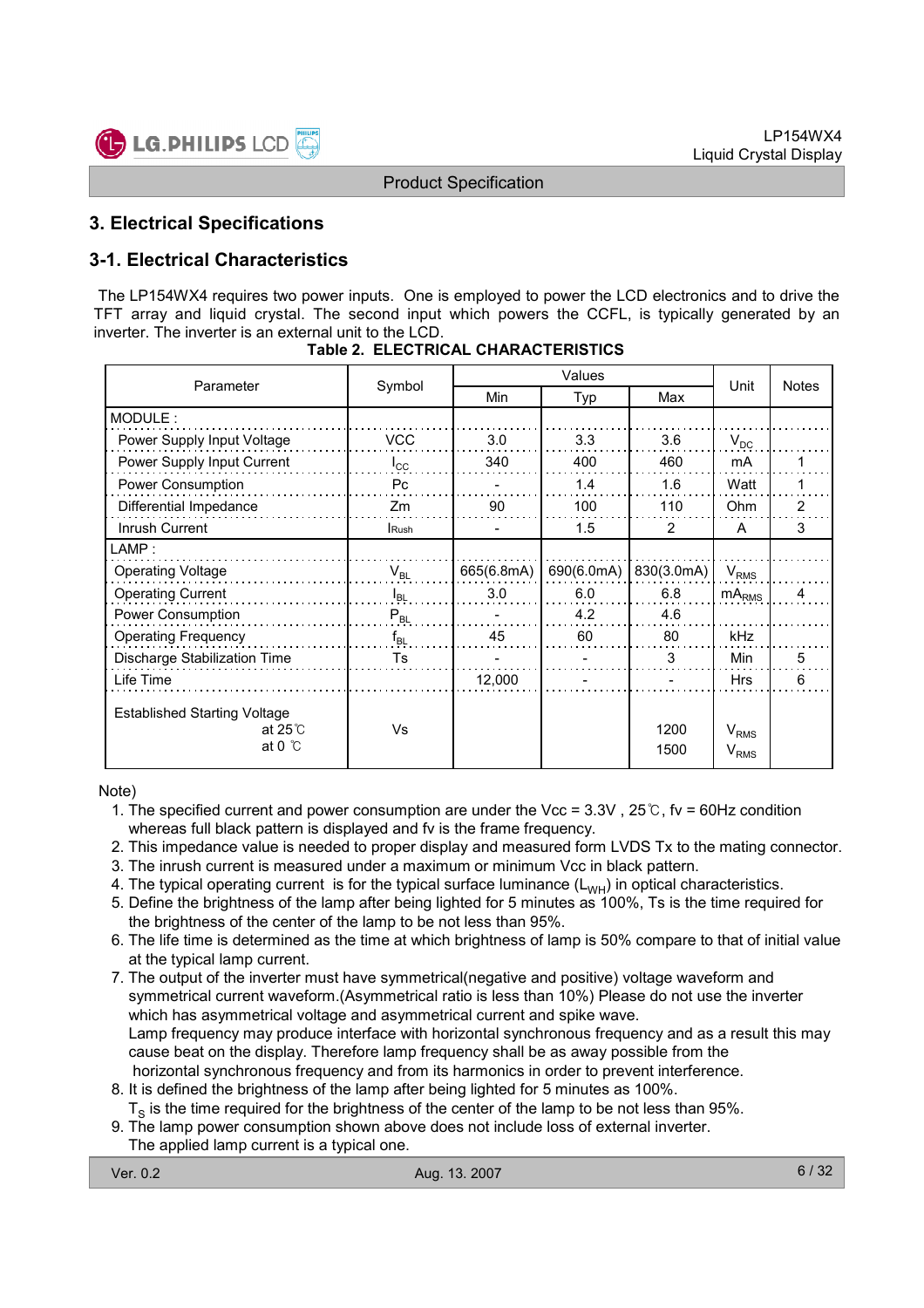

- Note)
	- 9. Requirements for a system inverter design, which is intended to have a better display performance, a better power efficiency and a more reliable lamp, are following.
		- It shall help increase the lamp lifetime and reduce leakage current.
			- a. The asymmetry rate of the inverter waveform should be less than 10%.
			- b. The distortion rate of the waveform should be within  $\sqrt{2} \pm 10\%$ .
				- \* Inverter output waveform had better be more similar to ideal sine wave.



※ Do not attach a conducting tape to lamp connecting wire. If the lamp wire attach to a conducting tape, TFT-LCD Module has a low luminance and the inverter has abnormal action. Because leakage current is occurred between lamp wire and conducting tape.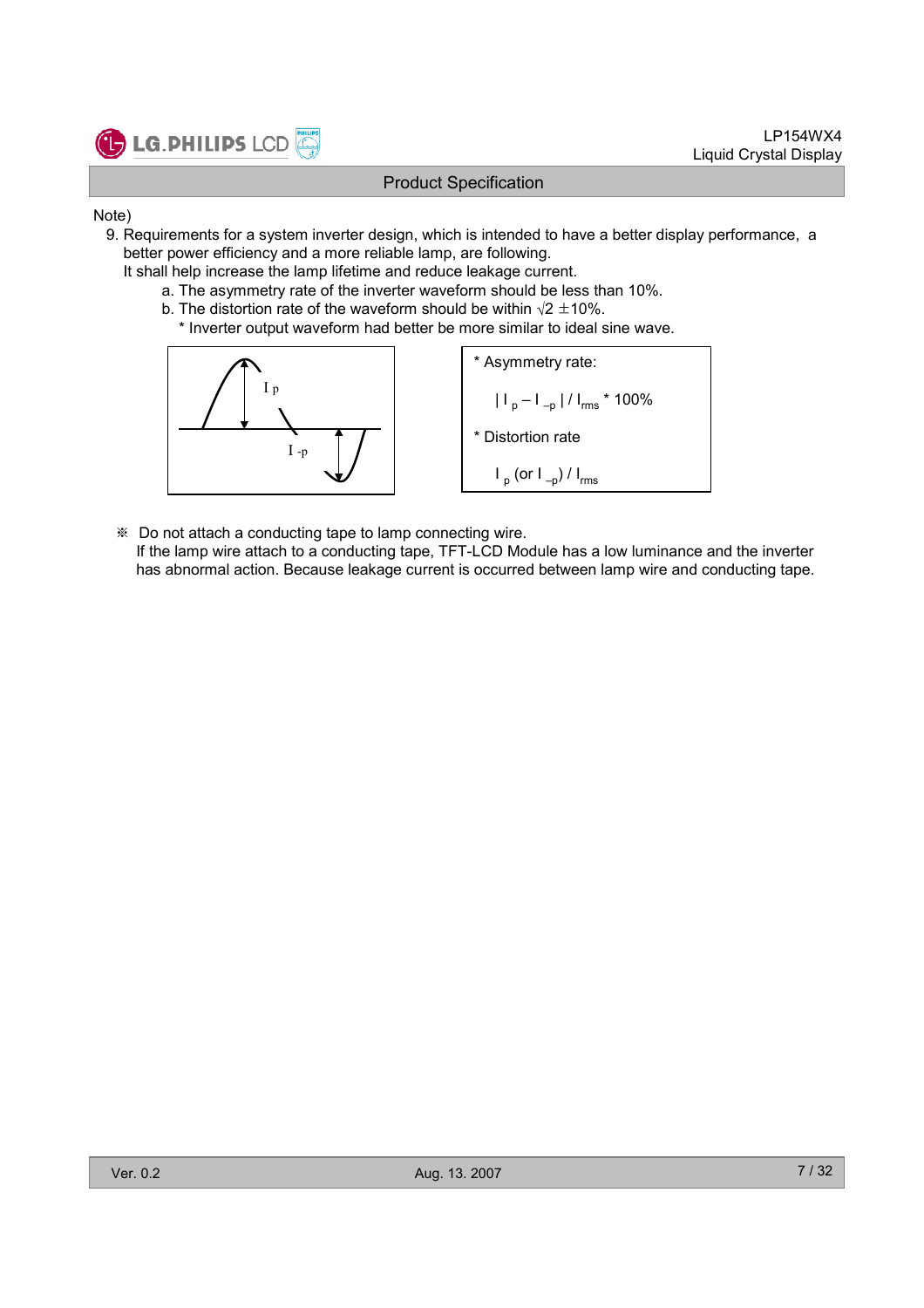

## 3-2. Interface Connections

This LCD employs two interface connections, a 30 pin connector is used for the module electronics interface and the other connector is used for the integral backlight system. The electronics interface connector is a model FI-XB30SR-HF11-NPB manufactured by JAE.

| Pin | Symbol             | Description                            | <b>Notes</b>                                                                        |  |
|-----|--------------------|----------------------------------------|-------------------------------------------------------------------------------------|--|
| 1   | <b>GND</b>         | Ground                                 |                                                                                     |  |
| 2   | <b>VCC</b>         | Power Supply, 3.3V Typ.                |                                                                                     |  |
| 3   | <b>VCC</b>         | Power Supply, 3.3V Typ.                | 1, Interface chips                                                                  |  |
| 4   | <b>V EEDID</b>     | DDC 3.3V power                         | 1.1 LCD: SW, SW0604 M (LCD Controller)                                              |  |
| 5   | ΝC                 | Reserved for supplier test point       | including LVDS Receiver                                                             |  |
| 6   | <b>CIK EEDID</b>   | <b>DDC Clock</b>                       | 1.2 System : Sony or equivalent<br>* Pin to Pin compatible with LVDS                |  |
| 7   | <b>DATA EEDID</b>  | <b>DDC</b> Data                        |                                                                                     |  |
| 8   | $R_{IN}$ 0-        | Negative LVDS differential data input  | 2. Connector                                                                        |  |
| 9   | $R_{IN}$ 0+        | Positive LVDS differential data input  | <b>2.1 LCD</b><br>: FI-XB30SR-HF11-NPB, JAE.<br>2.2 Mating : FI-X30M or equivalent. |  |
| 10  | <b>GND</b>         | Ground                                 | 2.3 Connector pin arrangement                                                       |  |
| 11  | $R_{IN}$ 1-        | Negative LVDS differential data input  |                                                                                     |  |
| 12  | $R_{IN}$ 1+        | Positive LVDS differential data input  |                                                                                     |  |
| 13  | <b>GND</b>         | Ground                                 |                                                                                     |  |
| 14  | $R_{\text{IN}}$ 2- | Negative LVDS differential data input  | 30                                                                                  |  |
| 15  | $R_{IN}$ 2+        | Positive LVDS differential data input  |                                                                                     |  |
| 16  | <b>GND</b>         | Ground                                 |                                                                                     |  |
| 17  | CLKIN-             | Negative LVDS differential clock input | [LCD Module Rear View]                                                              |  |
| 18  | CLKIN+             | Positive LVDS differential clock input |                                                                                     |  |
| 19  | <b>GND</b>         | Ground                                 |                                                                                     |  |
| 20  | <b>NC</b>          | No Connect                             |                                                                                     |  |
| 21  | <b>NC</b>          | No Connect                             |                                                                                     |  |
| 22  | <b>GND</b>         | Ground                                 |                                                                                     |  |
| 23  | <b>NC</b>          | No Connect                             |                                                                                     |  |
| 24  | <b>NC</b>          | No Connect                             |                                                                                     |  |
| 25  | <b>GND</b>         | Ground                                 |                                                                                     |  |
| 26  | <b>NC</b>          | No Connect                             |                                                                                     |  |
| 27  | <b>NC</b>          | No Connect                             |                                                                                     |  |
| 28  | <b>GND</b>         | Ground                                 |                                                                                     |  |
| 29  | <b>NC</b>          | No Connect                             |                                                                                     |  |
| 30  | ΝC                 | No Connect                             |                                                                                     |  |

#### Table 3. MODULE CONNECTOR PIN CONFIGURATION (CN1)

The backlight interface connector is a model BHSR-02VS-1, manufactured by JST or Compatible. The mating connector part number is AMP1674817-2 or equivalent.

#### Table 5. BACKLIGHT CONNECTOR PIN CONFIGURATION (J3)

| Pin | Svmbol | Description                               | Notes |
|-----|--------|-------------------------------------------|-------|
|     | HV     | Power supply for lamp (High voltage side) |       |
|     |        | Power supply for lamp (Low voltage side)  |       |

Notes : 1. The high voltage side terminal is colored Pink and the low voltage side terminal is White.

| Ver. 0.2 | Aug. 13. 2007 | 8/32 |
|----------|---------------|------|
|          |               |      |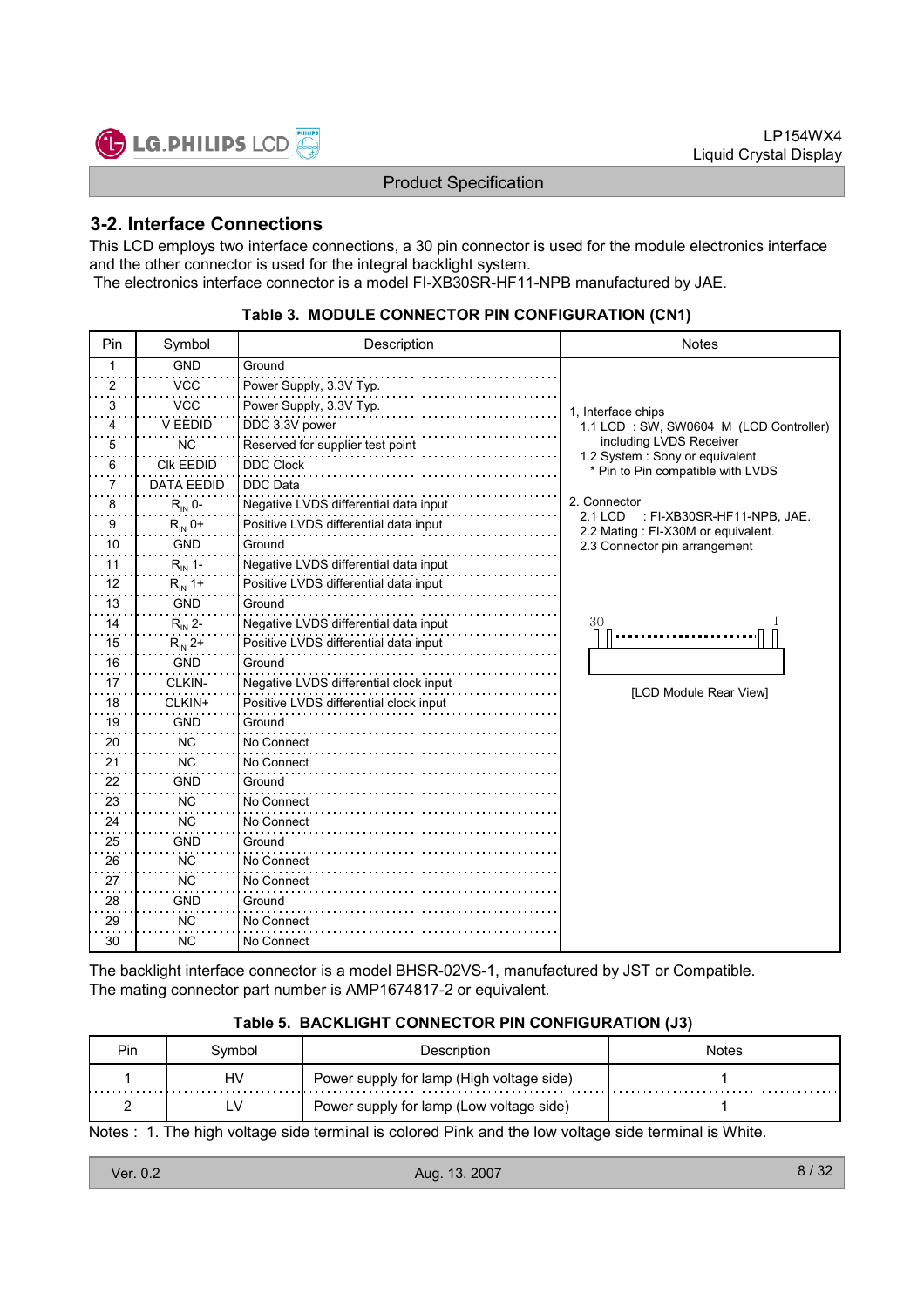

## 3-3. Signal Timing Specifications

This is the signal timing required at the input of the User connector. All of the interface signal timing should be satisfied with the following specifications and specifications of LVDS Tx/Rx for its proper operation.

| <b>ITEM</b> | <b>Symbol</b>          |                                  | <b>Min</b>     | <b>Typ</b> | <b>Max</b> | <b>Unit</b> | <b>Note</b> |
|-------------|------------------------|----------------------------------|----------------|------------|------------|-------------|-------------|
| <b>DCLK</b> | Frequency              | $f_{CLK}$                        | 66.0           | 71.0       | 76.0       | <b>MHz</b>  |             |
| Hsync       | Period                 | Thp                              | 1360           | 1440       | 1480       |             |             |
|             | Width                  | $\rm t_{\rm WH}$                 | 16             | 32         | 48         | tCLK        |             |
|             | <b>Width-Active</b>    | $t_{\text{WHA}}$                 | 1280           | 1280       | 1280       |             |             |
| Vsync       | Period                 | $t_{VP}$                         | 809            | 823        | 860        |             |             |
|             | Width                  | $t_{\text{wV}}$                  | $\overline{2}$ | 6          | 10         | <b>tHP</b>  |             |
|             | <b>Width-Active</b>    | $t_{WVA}$                        | 800            | 800        | 800        |             |             |
| Data        | Horizontal back porch  | $t_{\scriptscriptstyle \sf HBP}$ | 40             | 80         | 96         | <b>tCLK</b> |             |
| Enable      | Horizontal front porch | $t_{HFP}$                        | 24             | 48         | 56         |             |             |
|             | Vertical back porch    | $t_{\mathsf{VBP}}$               | 6              | 14         | 32         | tHP         |             |
|             | Vertical front porch   | $t_{\scriptscriptstyle\rm VFP}$  | 1              | 3          | 18         |             |             |

Table 6. TIMING TABLE

\* T-con which is applied to this model is operating DE mode. And a DE signal has priority over a Sync signal

High: 0.7VCC

## 3-4. Signal Timing Waveforms Condition : VCC =3.3V

Data Enable, Hsync, Vsync

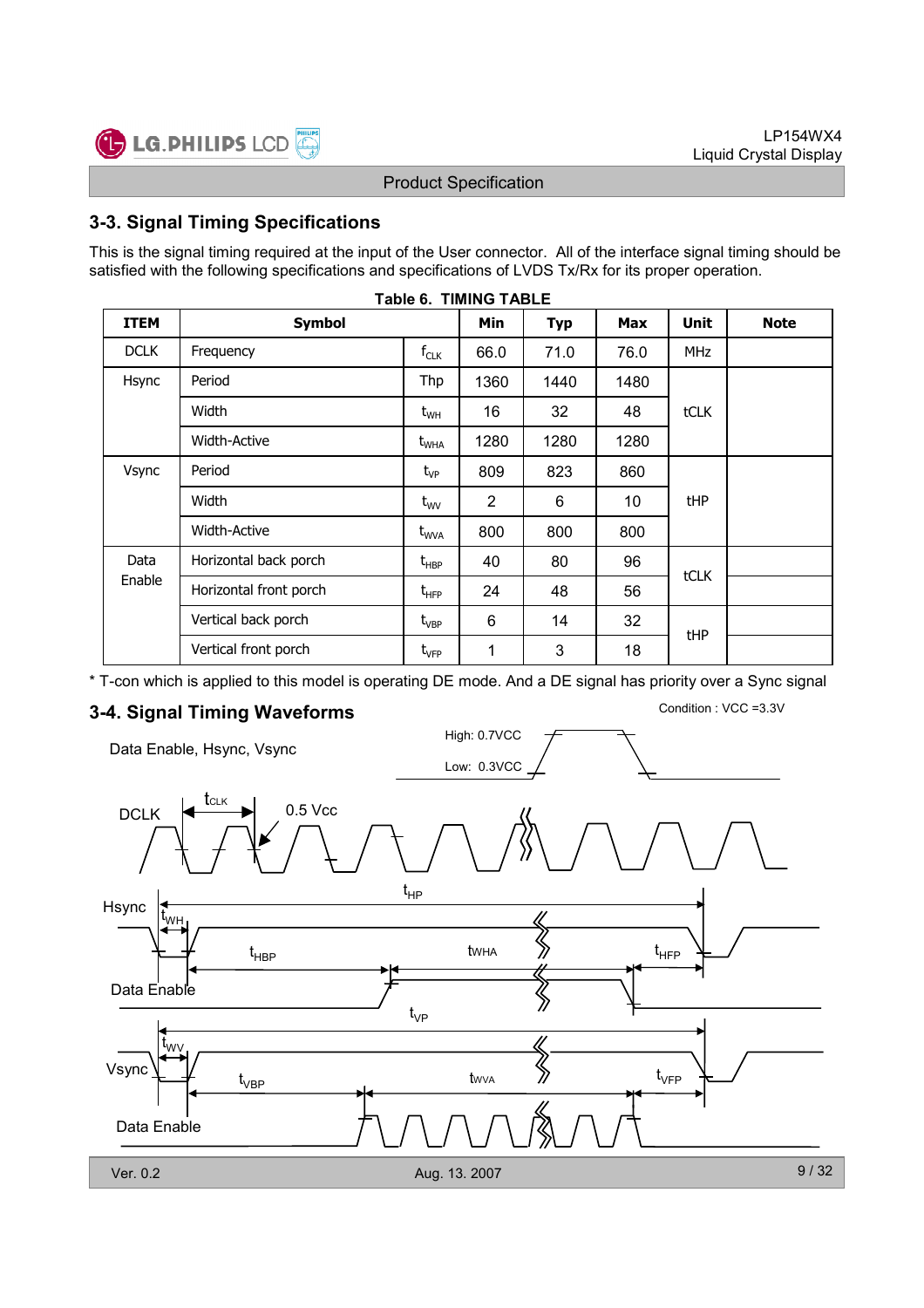

## 3-5. LVDS Receiver Timing Specifications

| Description                                               | Symbol      | <b>Min</b> | Max    | <b>Unit</b>   | Notes 1                       | <b>Notes</b><br>2 | <b>Spec</b><br>sheet |
|-----------------------------------------------------------|-------------|------------|--------|---------------|-------------------------------|-------------------|----------------------|
| LVDS Differential Voltage                                 | VID         | 100        | 600    | mV            |                               | DC.               | $3 - 5 - 1$          |
| LVDS Common mode Voltage                                  | <b>VCM</b>  | 0.6        | 1.8    | $\vee$        |                               | DC.               | $3 - 5 - 1$          |
| LVDS Input Voltage Range                                  | <b>VIN</b>  | 0.3        | 2.1    | $\vee$        |                               | DC.               | $3 - 5 - 1$          |
|                                                           | tSKEW       | $-400$     | $+400$ | psec          | 85MHz > Fclk<br>$\geq 65$ MHz | AC                | $3 - 5 - 2$          |
| LVDS Clock to Data Skew Margin                            | tSKEW       | $-600$     | $+600$ | psec          | 65MHz > Fclk<br>$\geq$ 25MHz  |                   |                      |
| LVDS Clock to Clock Skew Margin<br>(Even to Odd)          | tSKEW_EO    | $-1/7$     | $+1/7$ | Tclk          |                               | AC                | $3 - 5 - 3$          |
| Maximum deviation of input clock<br>frequency during SSC  | <b>FDEV</b> | Ξ.         | ± 3    | $\frac{0}{0}$ |                               | AC                | $3 - 5 - 4$          |
| Maximum modulation frequency of input<br>clock during SSC | <b>FMOD</b> | Ξ.         | 200    | <b>KHz</b>    |                               | AC                | $3 - 5 - 4$          |
| LVDS Input clock duty                                     |             |            |        |               |                               |                   | $3 - 5 - 5$          |

## 3-5-1. DC Specification

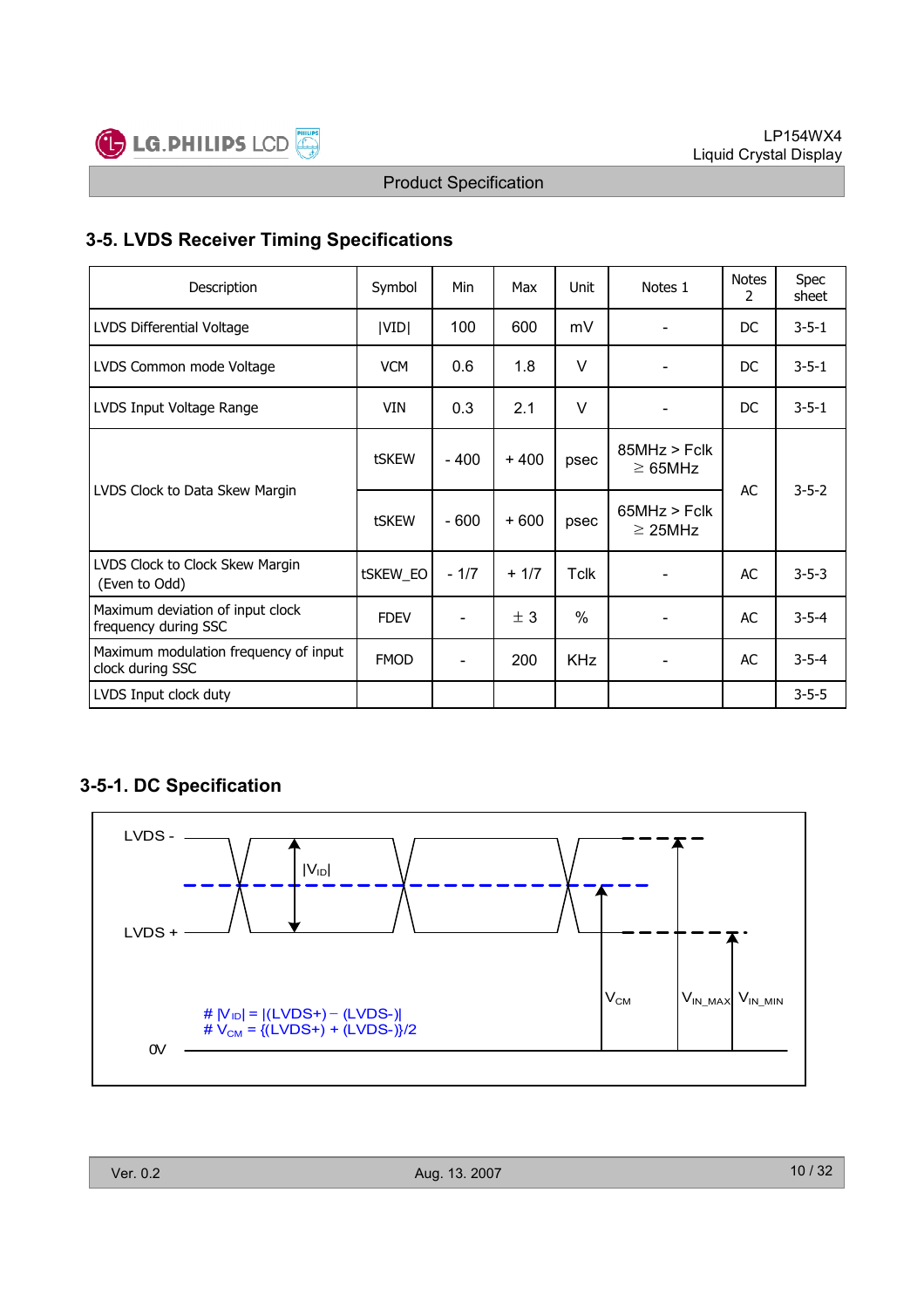

## 3-5-2. LVDS Clock to Data Skew Margin



## 3-5-3. LVDS Clock to Clock Skew Margin (Even to Odd)

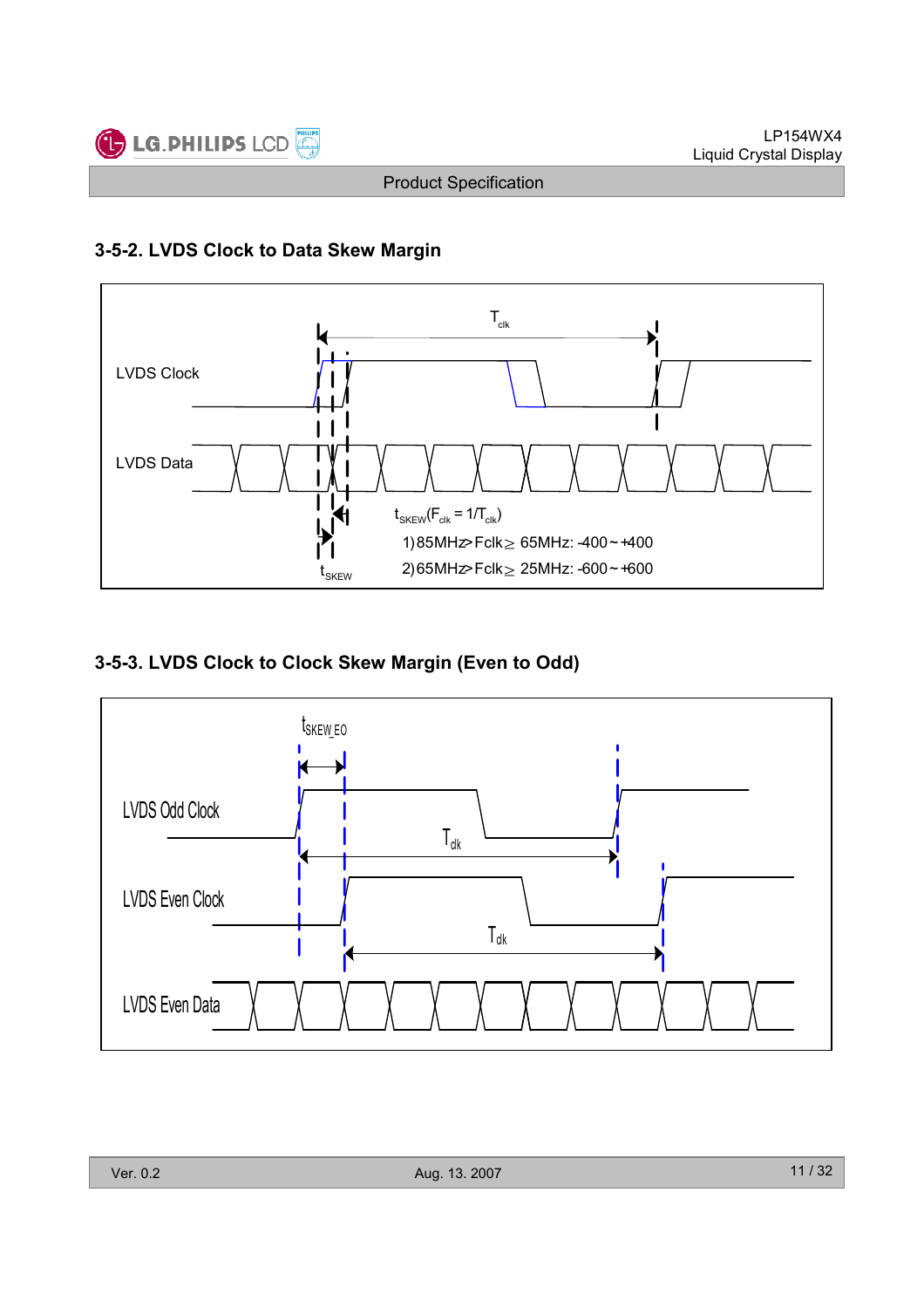

## 3-5-4. Spread Spectrum



# 3-5-5. LVDS Input Clock Duty

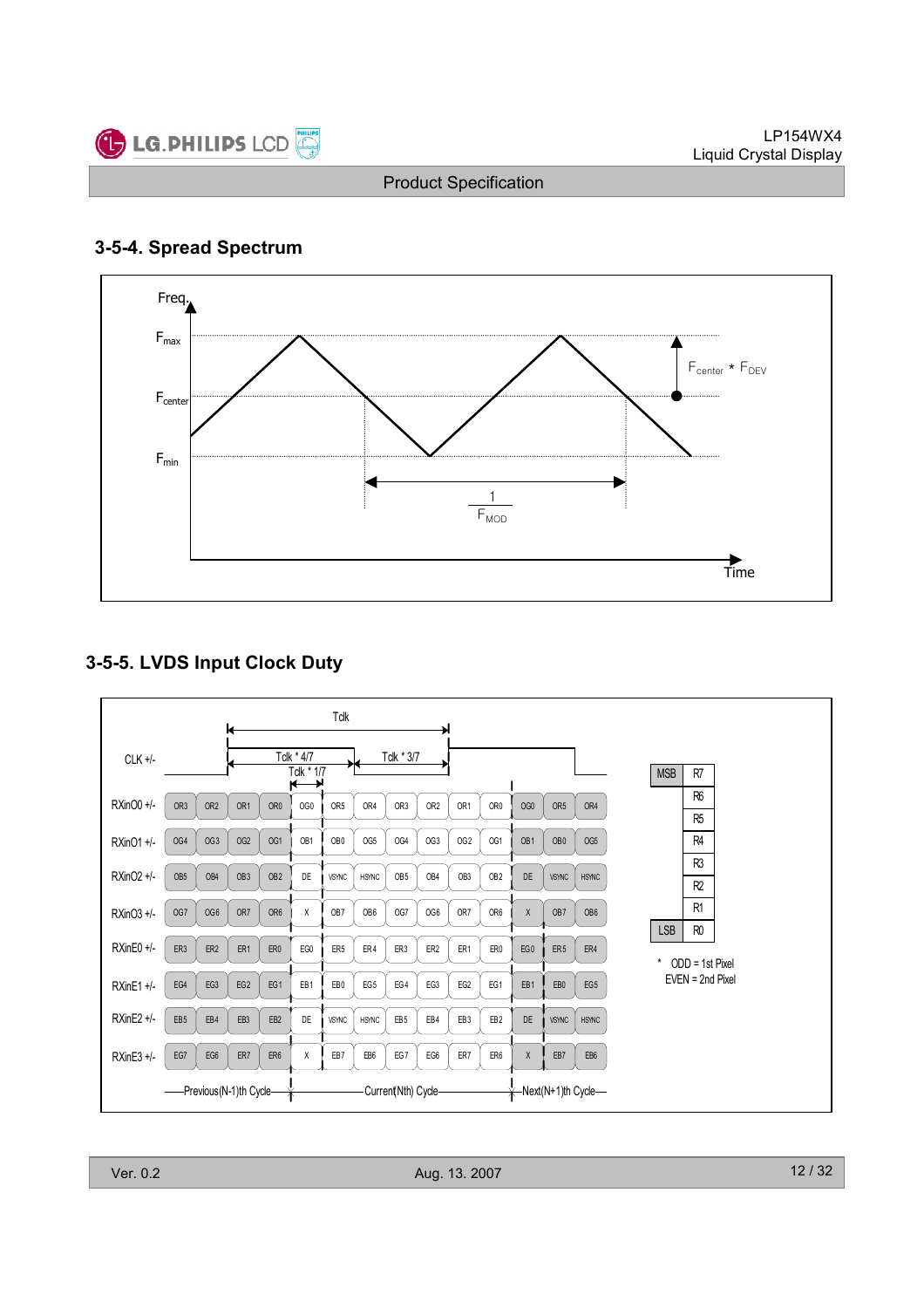

## 3-6. Color Input Data Reference

The brightness of each primary color (red,green and blue) is based on the 6-bit gray scale data input for the color ; the higher the binary input, the brighter the color. The table below provides a reference for color versus data input.

|              | Input Color Data  |              |                |                |                |                     |                |                |                |                |                |              |                |              |              |           |             |              |              |
|--------------|-------------------|--------------|----------------|----------------|----------------|---------------------|----------------|----------------|----------------|----------------|----------------|--------------|----------------|--------------|--------------|-----------|-------------|--------------|--------------|
|              | Color             |              |                | <b>RED</b>     |                |                     |                |                |                | <b>GREEN</b>   |                |              |                |              |              |           | <b>BLUE</b> |              |              |
|              |                   | <b>MSB</b>   |                |                |                |                     | LSB   MSB      |                |                |                |                |              | LSB   MSB      |              |              |           |             |              | <b>LSB</b>   |
|              |                   | <b>R5</b>    | R <sub>4</sub> | R <sub>3</sub> | R <sub>2</sub> | R <sub>1</sub>      | R <sub>0</sub> | G 5            | G <sub>4</sub> | G <sub>3</sub> | G <sub>2</sub> | G 1          | G <sub>0</sub> | <b>B</b> 5   | <b>B4</b>    | <b>B3</b> | <b>B2</b>   | <b>B</b> 1   | <b>B0</b>    |
|              | <b>Black</b>      | 0            | 0              | 0              | 0              | 0                   | 0              | 0              | 0              | 0              | 0              | 0            | 0              | $\mathbf 0$  | 0            | 0         | 0           | 0            | 0            |
|              | Red               | 1            | 1              | 1              | 1              | $\mathbf{1}$        |                | 110            | 0              | 0              | 0              | 0            | $\Omega$       | l 0          | 0            | 0         | 0           | 0            | 0            |
|              | Green             | 0            | 0              | 0              | 0              | 0                   | 0              | $\mathbf{1}$   | 1              | $\mathbf{1}$   | $\mathbf{1}$   | 1            | 1              | $\mathbf 0$  | 0            | 0         | 0           | 0            | $\Omega$     |
| <b>Basic</b> | <b>Blue</b>       | 0            | 0              | 0              | 0              | 0                   |                | 0 0            | 0              | 0              | 0              | 0            | 0              | $\mathbf{1}$ | 1            | 1         | 1           | 1            | 1            |
| Color        | Cyan              | $\Omega$     | 0              | $\pmb{0}$      | 0              | $\mathbf 0$         | 0              | $\overline{1}$ | $\mathbf{1}$   | $\mathbf{1}$   | $\mathbf{1}$   | $\mathbf{1}$ | 1              | $\mathbf{1}$ | $\mathbf{1}$ | 1         | 1           | $\mathbf{1}$ | 1            |
|              | Magenta           | 1            | 1              | 1              | 1              | 1                   | 1 <sup>1</sup> | $\mathbf 0$    | 0              | 0              | 0              | 0            | 0              | 1            | 1            | 1         |             | 1            |              |
|              | Yellow            | 1            | $\mathbf{1}$   | 1              | 1              | $\mathbf 1$         | 1              | $\overline{1}$ | 1              | 1              | 1              | 1            | 1              | 0            | 0            | 0         | 0           | 0            | 0            |
|              | White             | 1            | 1              | 1              | 1              | $\mathbf{1}$        |                | 1   1          | 1              | $\mathbf{1}$   | 1              | 1            | 1              | $\mathbf{1}$ | 1            | 1         | 1           | 1            | 1            |
|              | <b>RED (00)</b>   | 0            | 0              | $\pmb{0}$      | 0              | $\mathsf 0$         |                | 0 0            | 0              | 0              | 0              | 0            | 0              | I٥           | 0            | 0         | 0           | $\pmb{0}$    | 0            |
|              | RED (01)          | 0            | 0              | $\pmb{0}$      | 0              | $\pmb{0}$           | 1 <sup>1</sup> | 0              | 0              | 0              | 0              | 0            | $\Omega$       | l o          | 0            | 0         | 0           | $\pmb{0}$    | 0            |
| <b>RED</b>   |                   |              |                |                |                |                     |                |                |                |                |                |              |                |              |              |           |             |              |              |
|              | <b>RED (62)</b>   | 1            | 1              | 1              | 1              | $\mathbf{1}$        | 0              | l 0            | 0              | 0              | 0              | 0            | 0              | I٥           | 0            | 0         | 0           | $\pmb{0}$    | 0            |
|              | <b>RED (63)</b>   | $\mathbf{1}$ | $\mathbf{1}$   | 1              | 1              | $\mathbf{1}$        |                | 1 0            | 0              | 0              | 0              | $\Omega$     |                | 0 0          | $\pmb{0}$    | $\Omega$  | $\Omega$    | $\mathbf 0$  | $\mathbf 0$  |
|              | <b>GREEN (00)</b> | 0            | 0              | $\pmb{0}$      | 0              | $\mathsf{O}\xspace$ |                | 0 0            | 0              | $\pmb{0}$      | $\pmb{0}$      | $\mathsf 0$  | 0              | 0            | 0            | 0         | 0           | $\pmb{0}$    | $\pmb{0}$    |
|              | <b>GREEN (01)</b> | 0            | 0              | 0              | 0              | $\pmb{0}$           | 0              | 0              | 0              | 0              | $\pmb{0}$      | 0            | 1              | 0            | 0            | 0         | 0           | 0            | 0            |
| <b>GREEN</b> |                   |              |                |                |                |                     |                |                |                |                |                |              |                |              |              |           |             |              |              |
|              | <b>GREEN (62)</b> | 0            | 0              | 0              | 0              | $\mathbf 0$         | 0 1            |                | 1              | 1              | 1              | 1            | 0              | I٥           | 0            | 0         | 0           | $\pmb{0}$    | 0            |
|              | <b>GREEN (63)</b> | 0            | 0              | 0              | 0              | 0                   |                | $0$   1        | 1              | $\mathbf{1}$   | 1              | 1            | 1              | $\mathbf 0$  | $\mathbf 0$  | 0         | 0           | 0            | 0            |
|              | <b>BLUE (00)</b>  | 0            | 0              | $\pmb{0}$      | 0              | $\mathsf{O}\xspace$ |                | 0 0            | 0              | $\pmb{0}$      | $\pmb{0}$      | 0            | 0              | I٥           | $\pmb{0}$    | 0         | 0           | $\pmb{0}$    | $\pmb{0}$    |
|              | <b>BLUE (01)</b>  | 0            | $\mathbf 0$    | 0              | 0              | 0                   | 0              | 0              | 0              | 0              | 0              | $\mathbf 0$  | $\Omega$       | l o          | 0            | 0         | 0           | 0            | $\mathbf{1}$ |
| <b>BLUE</b>  |                   |              |                |                |                |                     |                |                |                |                |                |              |                |              |              |           |             |              |              |
|              | <b>BLUE (62)</b>  | 0            | 0              | 0              | 0              | 0                   |                | 010            | 0              | 0              | 0              | 0            | 0              | ∣ 1          | 1            |           |             | 1            | 0            |
|              | <b>BLUE (63)</b>  | $\Omega$     | 0              | 0              | 0              | $\pmb{0}$           |                | 010            | 0              | 0              | 0              | 0            | 0              | ∣ 1          | 1            | 1         | 1           | 1            | 1            |
|              |                   |              |                |                |                |                     |                |                |                |                |                |              |                |              |              |           |             |              |              |

| Table 7.  COLOR DATA REFERENCE |
|--------------------------------|
|                                |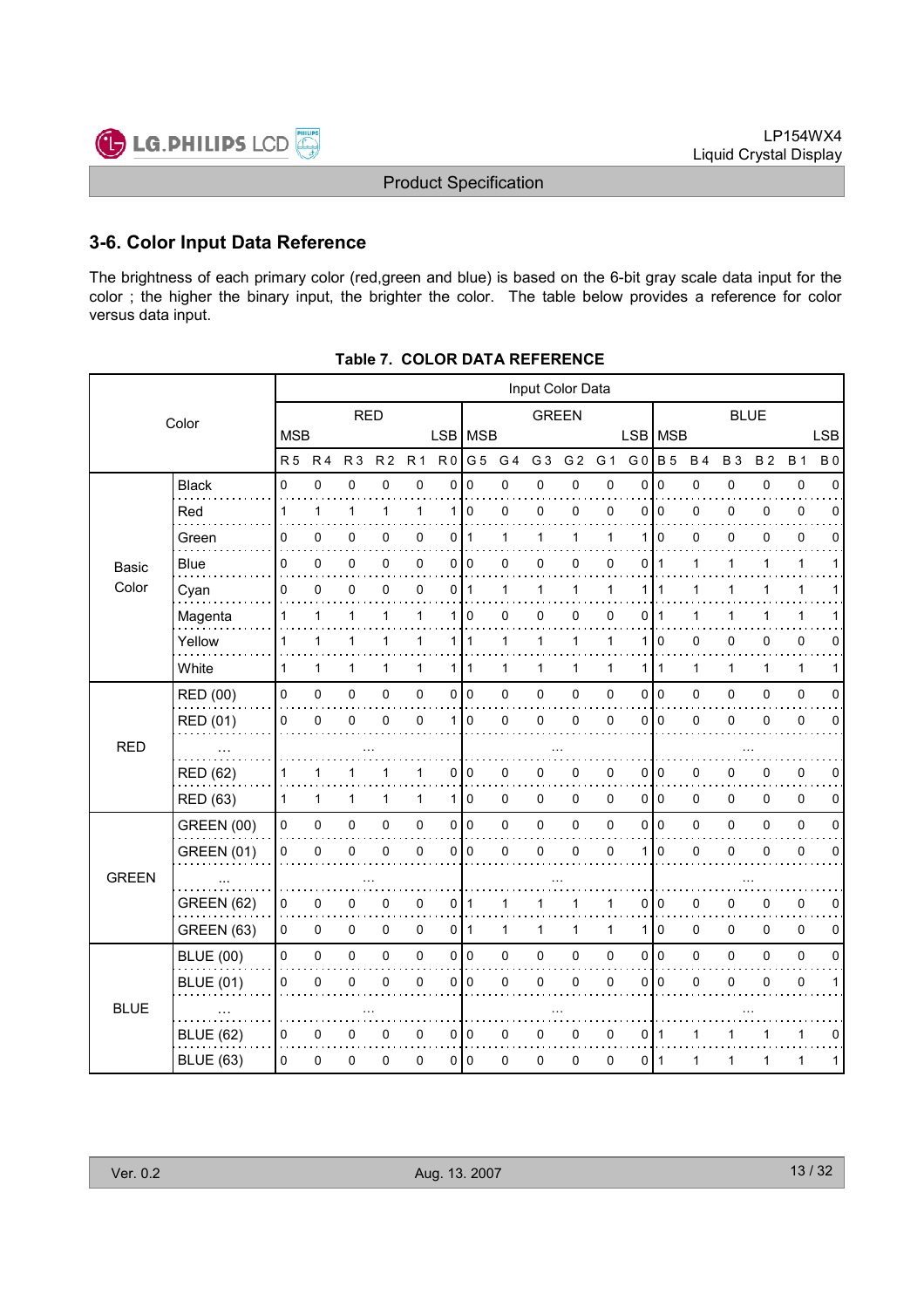

## 3-7. Power Sequence



#### Table 8. POWER SEQUENCE TABLE

| Parameter      |          | Value | Units |      |
|----------------|----------|-------|-------|------|
|                | Min.     | Typ.  | Max.  |      |
| Τ,             | 0.5      |       | 10    | (ms) |
| T <sub>2</sub> | 0        |       | 50    | (ms) |
| $T_3$          | 200      |       |       | (ms) |
| T <sub>4</sub> | 200      |       |       | (ms) |
| $T_5$          | $\Omega$ |       | 50    | (ms) |
| $\mathsf{T}_6$ | O        |       | 10    | (ms) |
| т,             | 200      |       |       | (ms) |

#### Note)

1. Please avoid floating state of interface signal at invalid period.

2. When the interface signal is invalid, be sure to pull down the power supply for LCD VCC to 0V.

3. Lamp power must be turn on after power supply for LCD and interface signal are valid.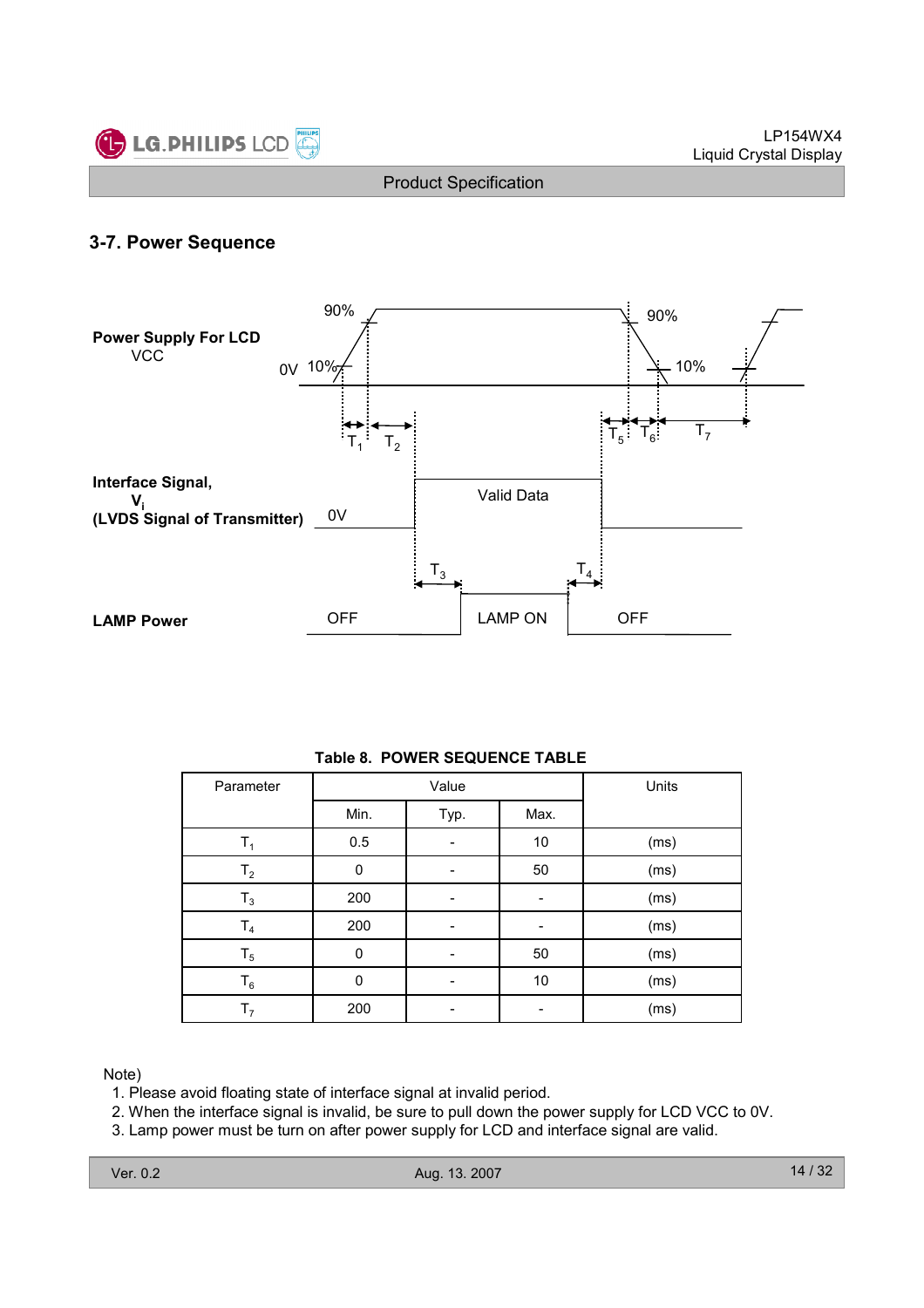

## 4. Optical Specification

Optical characteristics are determined after the unit has been 'ON' and stable for approximately 30 minutes in a dark environment at 25°C. The values specified are at an approximate distance 50cm from the LCD surface at a viewing angle of  $\Phi$  and  $\Theta$  equal to 0°.

FIG. 1 presents additional information concerning the measurement equipment and method.



#### FIG. 1 Optical Characteristic Measurement Equipment and Method

|  | 3. OF HUAL UNARAU I ERISTIUS |  |
|--|------------------------------|--|
|  |                              |  |
|  |                              |  |

|                              |                    |       |        |       | <b>ULIV</b>       |              |
|------------------------------|--------------------|-------|--------|-------|-------------------|--------------|
|                              |                    |       | Values |       |                   |              |
| Parameter                    | Symbol             | Min   | Typ    | Max   | Units             | <b>Notes</b> |
| Contrast Ratio               | <b>CR</b>          | 400   | 600    |       |                   | 1            |
| Surface Luminance, white     | $L_{WH}$           | 170   | 200    |       | cd/m <sup>2</sup> | 2            |
| Luminance Variation          | $\delta$ white     |       | 1.4    | 1.6   |                   | 3            |
| Response Time                | $Tr_R$<br>$+ Tr_D$ |       | 16     |       | ms                | 4            |
| <b>Color Coordinates</b>     |                    |       |        |       |                   |              |
| <b>RED</b>                   | <b>RX</b>          | 0.570 | 0.600  | 0.630 |                   |              |
|                              | <b>RY</b>          | 0.321 | 0.351  | 0.381 |                   |              |
| <b>GREEN</b>                 | <b>GX</b>          | 0.295 | 0.325  | 0.355 |                   |              |
|                              | GY                 | 0.524 | 0.554  | 0.584 |                   |              |
| <b>BLUE</b>                  | BX                 | 0.124 | 0.154  | 0.184 |                   |              |
|                              | BY                 | 0.115 | 0.145  | 0.175 |                   |              |
| <b>WHITE</b>                 | <b>WX</b>          | 0.283 | 0.313  | 0.343 |                   |              |
|                              | <b>WY</b>          | 0.299 | 0.329  | 0.359 |                   |              |
| Viewing Angle                |                    |       |        |       |                   | 5            |
| x axis, right( $\Phi$ =0°)   | $\Theta$ r         | 40    | 45     |       | degree            |              |
| x axis, left ( $\Phi$ =180°) | $\Theta$           | 40    | 45     |       | degree            |              |
| y axis, up ( $\Phi$ =90°)    | $\Theta$ u         | 15    | 20     |       | degree            |              |
| y axis, down ( $\Phi$ =270°) | $\Theta$ d         | 35    | 40     |       | degree            |              |
| Gray Scale                   |                    |       |        |       |                   | 6            |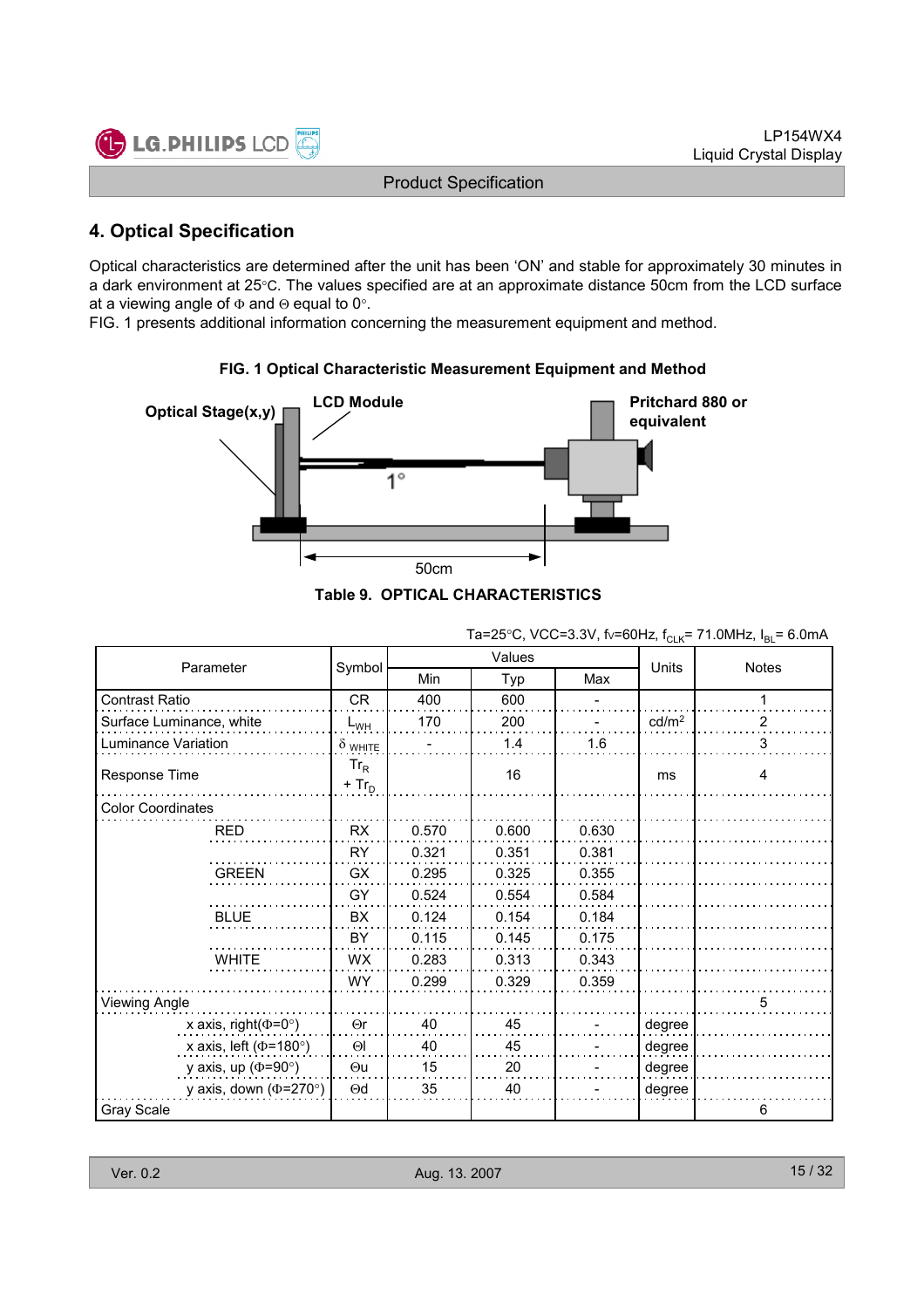

LP154WX4 Liquid Crystal Display

Note)

1. Contrast Ratio(CR) is defined mathematically as Surface Luminance with all white pixels

Contrast Ratio =

Surface Luminance with all black pixels

2. Surface luminance is the average of 5 point across the LCD surface 50cm from the surface with all pixels displaying white. For more information see FIG 1.

 $L_{WH}$  = Average( $L_1, L_2, ... L_5$ )

3. The variation in surface luminance, The panel total variation ( $\delta_{WHTE}$ ) is determined by measuring L<sub>N</sub> at each test position 1 through 13 and then defined as followed numerical formula. For more information see FIG 2.

Maximum $(L_1, L_2, ... L_{13})$  $\delta$  <sub>WHITE</sub> =  $-$ Minimum $(\mathsf{L}_1, \mathsf{L}_2, \ldots \mathsf{L}_{13})$ 

- 4. Response time is the time required for the display to transition from white to black (rise time,  $\mathsf{Tr}_{\mathsf{R}}$ ) and from black to white(Decay Time,  $\mathsf{Tr}_{\mathsf{D}}$ ). For additional information see FIG 3.
- 5. Viewing angle is the angle at which the contrast ratio is greater than 10. The angles are determined for the horizontal or x axis and the vertical or y axis with respect to the z axis which is normal to the LCD surface. For more information see FIG 4.
- 

6. Gray scale specification  $* f_V = 60Hz$ , Gamma 2.2(typ)

| <b>Gray Level</b> | Luminance [%] (Typ) |
|-------------------|---------------------|
| L0                |                     |
| L7                | 0.80                |
| L15               | 4.25                |
| L23               | 10.9                |
| L31               | 21.0                |
| L39               | 34.8                |
| L47               | 52.5                |
| L <sub>55</sub>   | 74.2                |
| L63               | 100                 |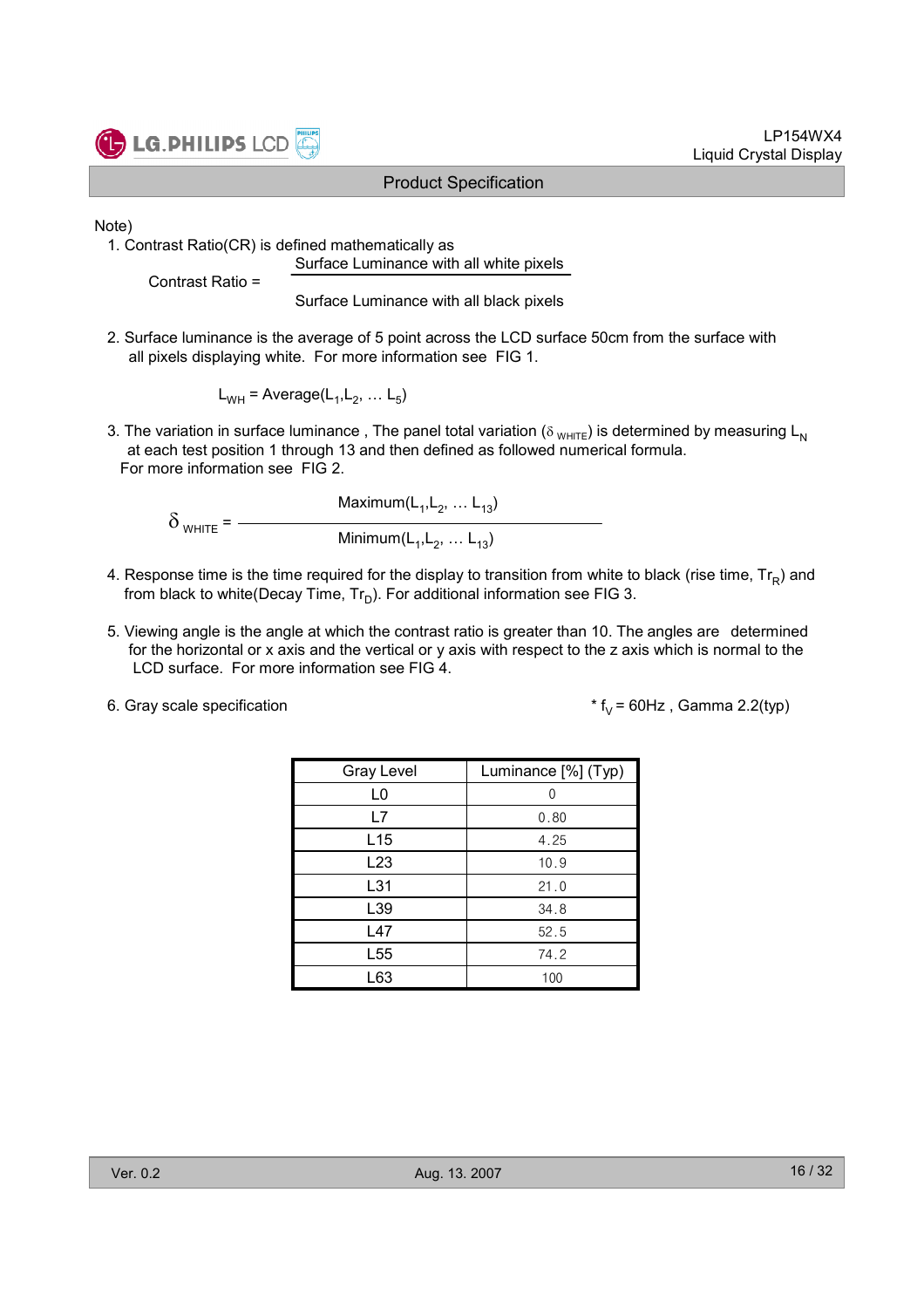

#### FIG. 2 Luminance

<measuring point for surface luminance & measuring point for luminance variation>



H,V : ACTIVE AREA A : H/4 mm B : V/4 mm C : 10 mm D : 10 mm POINTS : 13 POINTS

#### FIG. 3 Response Time

The response time is defined as the following figure and shall be measured by switching the input signal for "black" and "white".

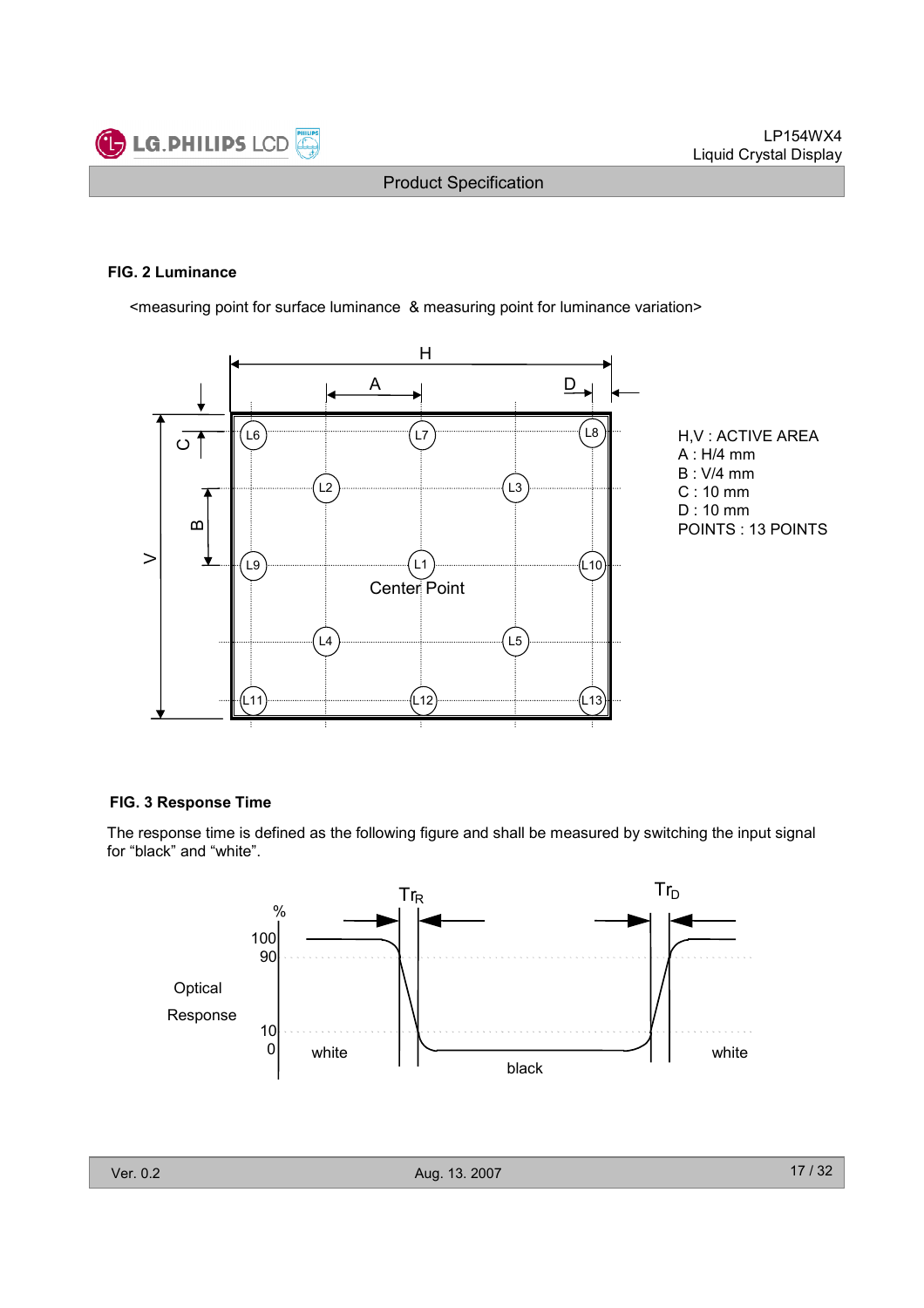

#### FIG. 4 Viewing angle



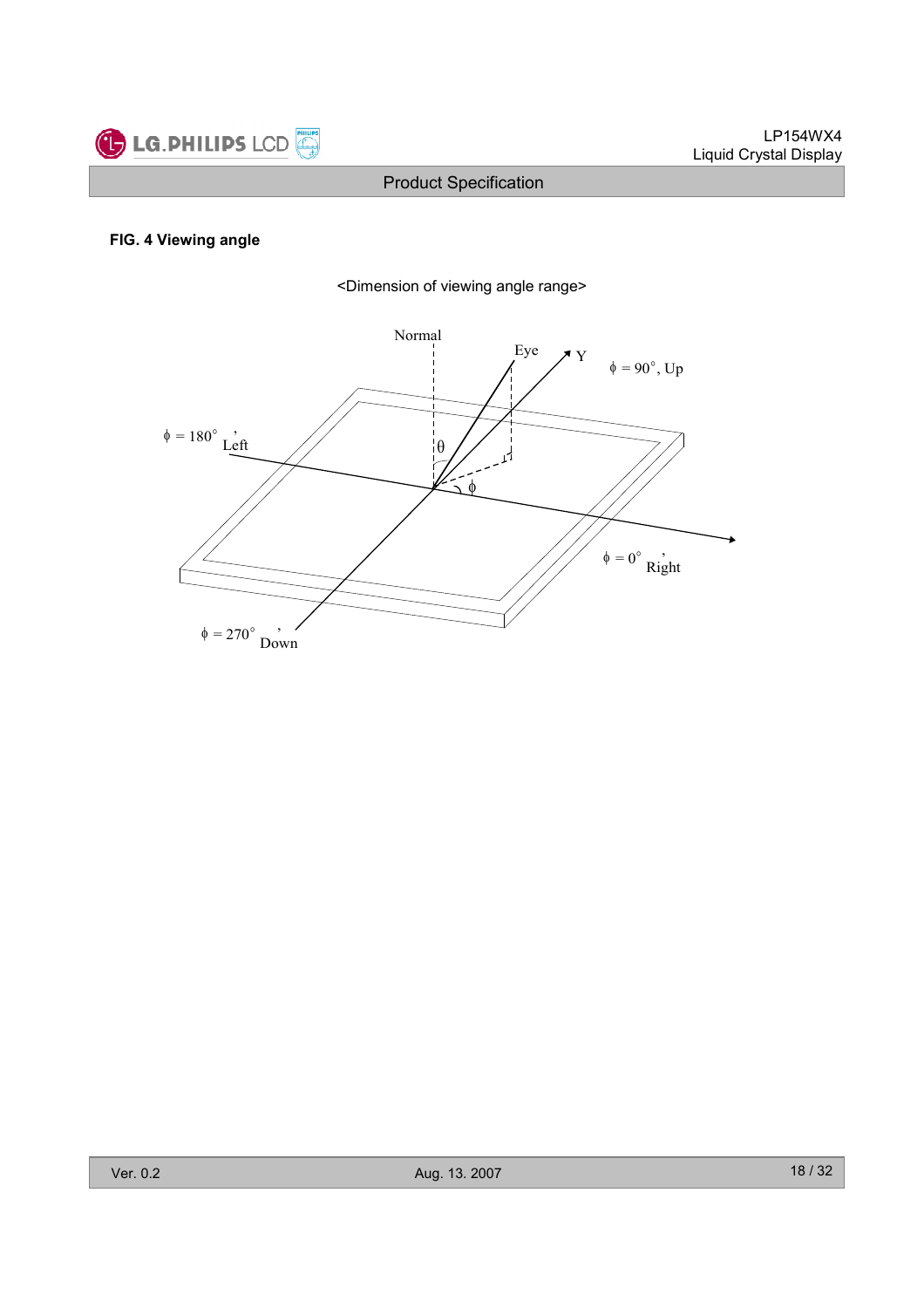

## 5. Mechanical Characteristics

The contents provide general mechanical characteristics for the model LP154WX4. In addition the figures in the next page are detailed mechanical drawing of the LCD.

|                                                    | Horizontal                                                           | $344.0 \pm 0.5$ mm |  |  |  |
|----------------------------------------------------|----------------------------------------------------------------------|--------------------|--|--|--|
| Outline Dimension                                  | Vertical                                                             | $222.0 \pm 0.5$ mm |  |  |  |
|                                                    | <b>Thickness</b>                                                     | $6.5$ mm $(max)$   |  |  |  |
| Bezel Area                                         | Horizontal                                                           | $335.0 \pm 0.5$ mm |  |  |  |
|                                                    | Vertical                                                             | $210.7 \pm 0.5$ mm |  |  |  |
|                                                    | Horizontal                                                           | 331.2 mm           |  |  |  |
| Active Display Area                                | Vertical                                                             | 207.0 mm           |  |  |  |
| Weight                                             | 560g(Typ.), 575g (Max.)                                              |                    |  |  |  |
| Surface Treatment<br>(Hardness / Reflection ratio) | Glare treatment of the front polarizer<br>$3H /$ typ. 4.5%, max. 5%) |                    |  |  |  |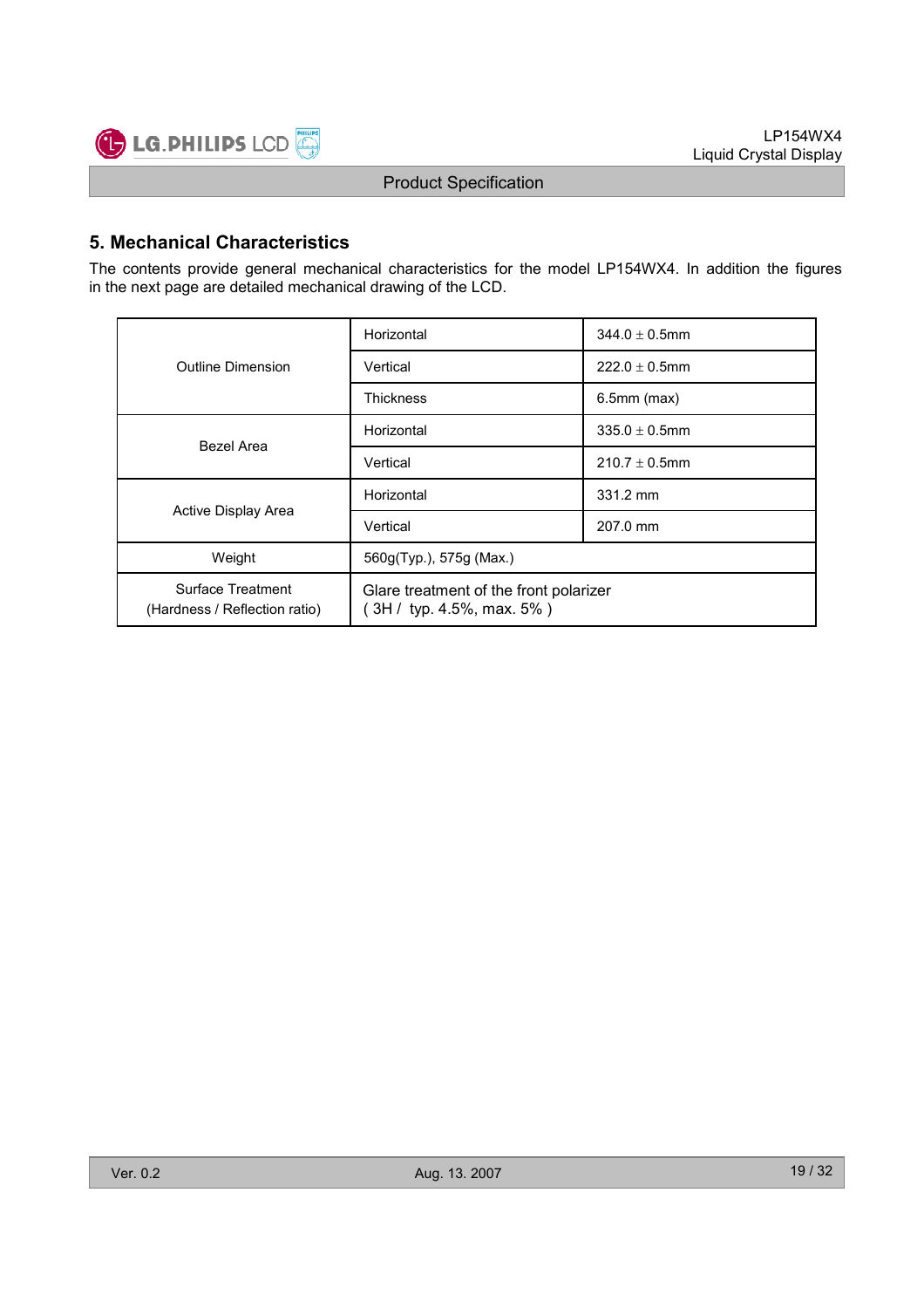



<FRONT VIEW><br>Note) Unit:[mm], General tolerance: ± 0.5mm

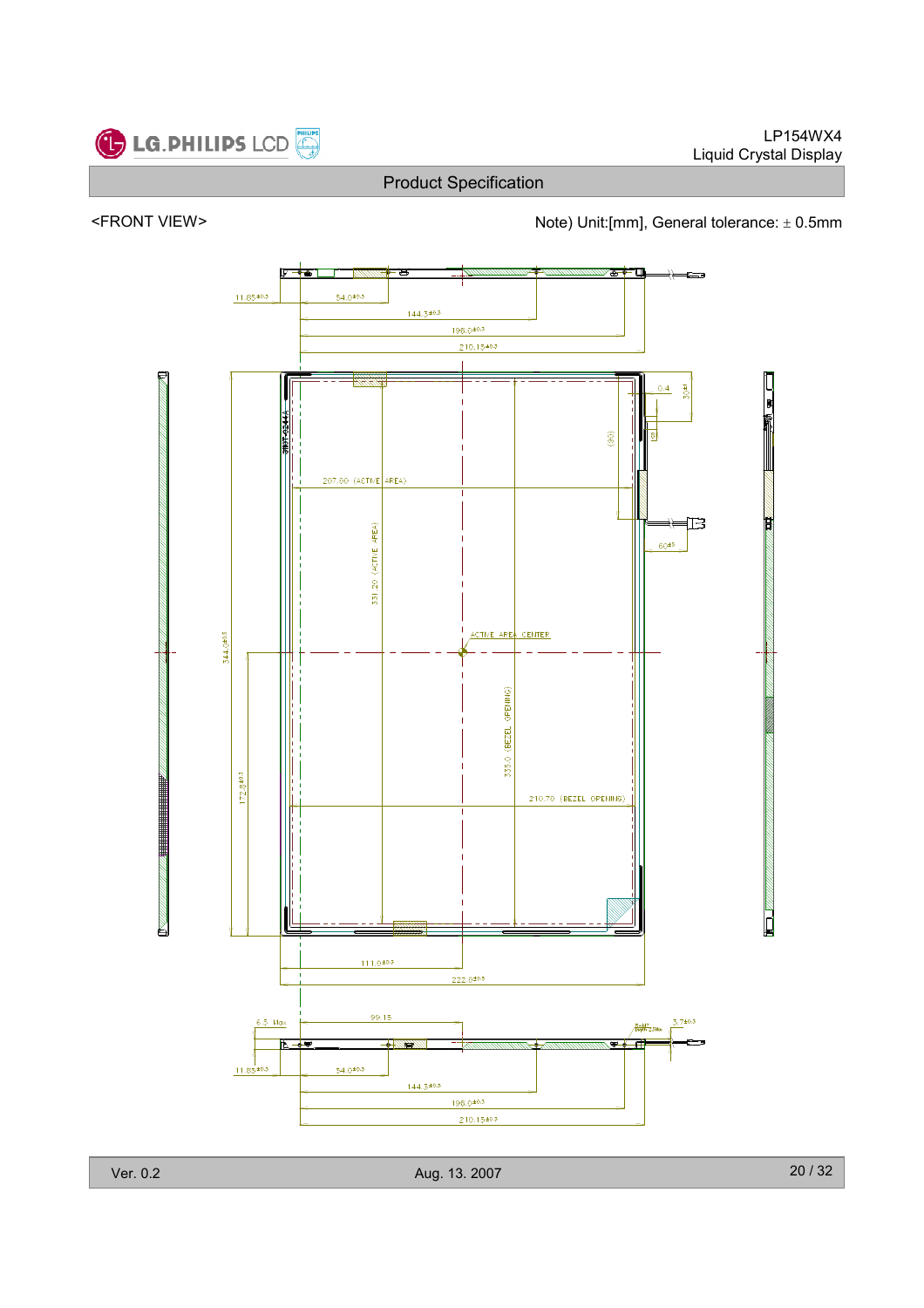

LP154WX4 Liquid Crystal Display

Product Specification

## <REAR VIEW> Note) Unit:[mm], General tolerance: ± 0.5mm

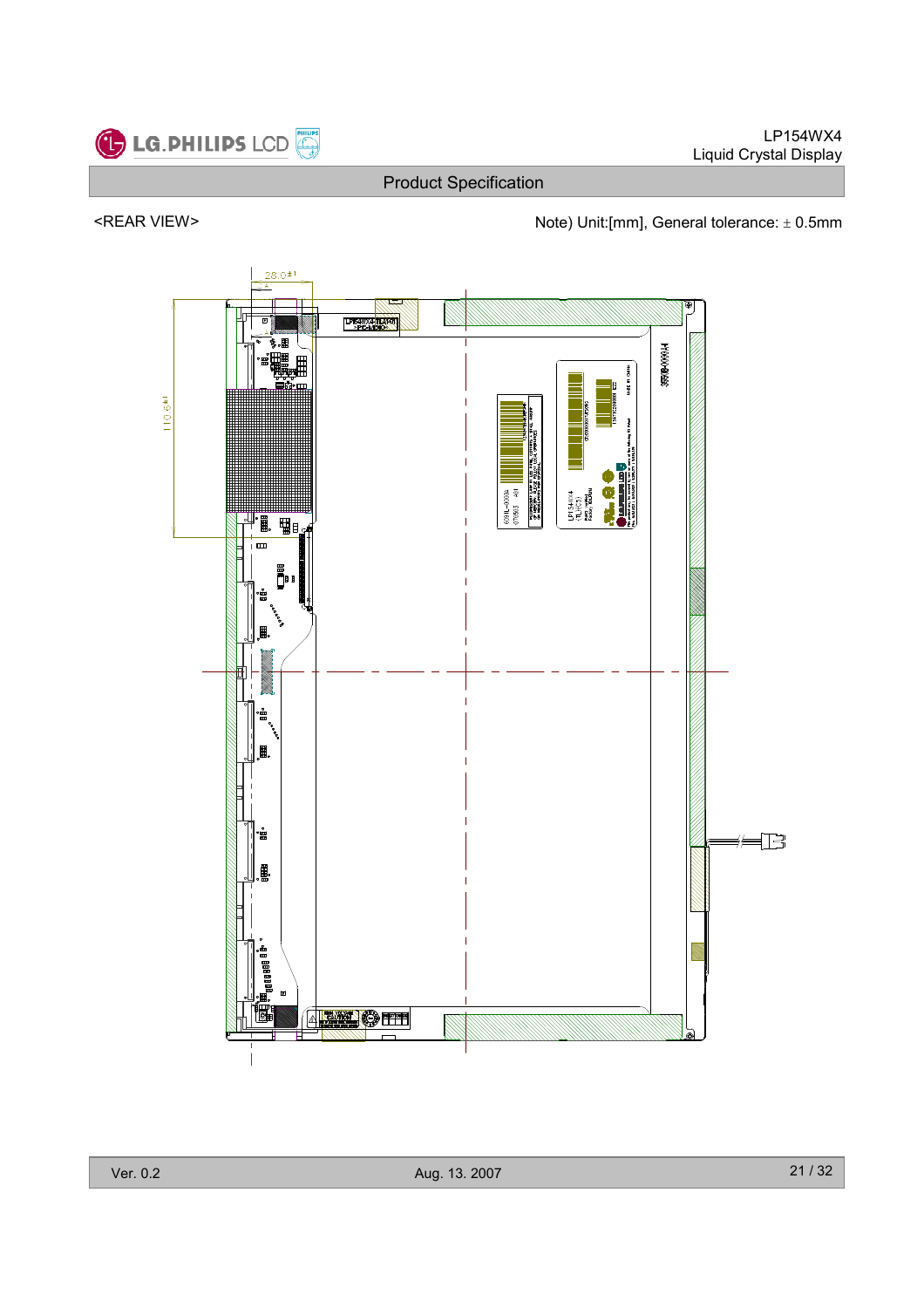





- (Measurement gauge : torque meter)
- Notes : 1. Screw plated through the method of non-electrolytic nickel plating is preferred to reduce possibility that results in vertical and/or horizontal line defect due to the conductive particles from screw surface.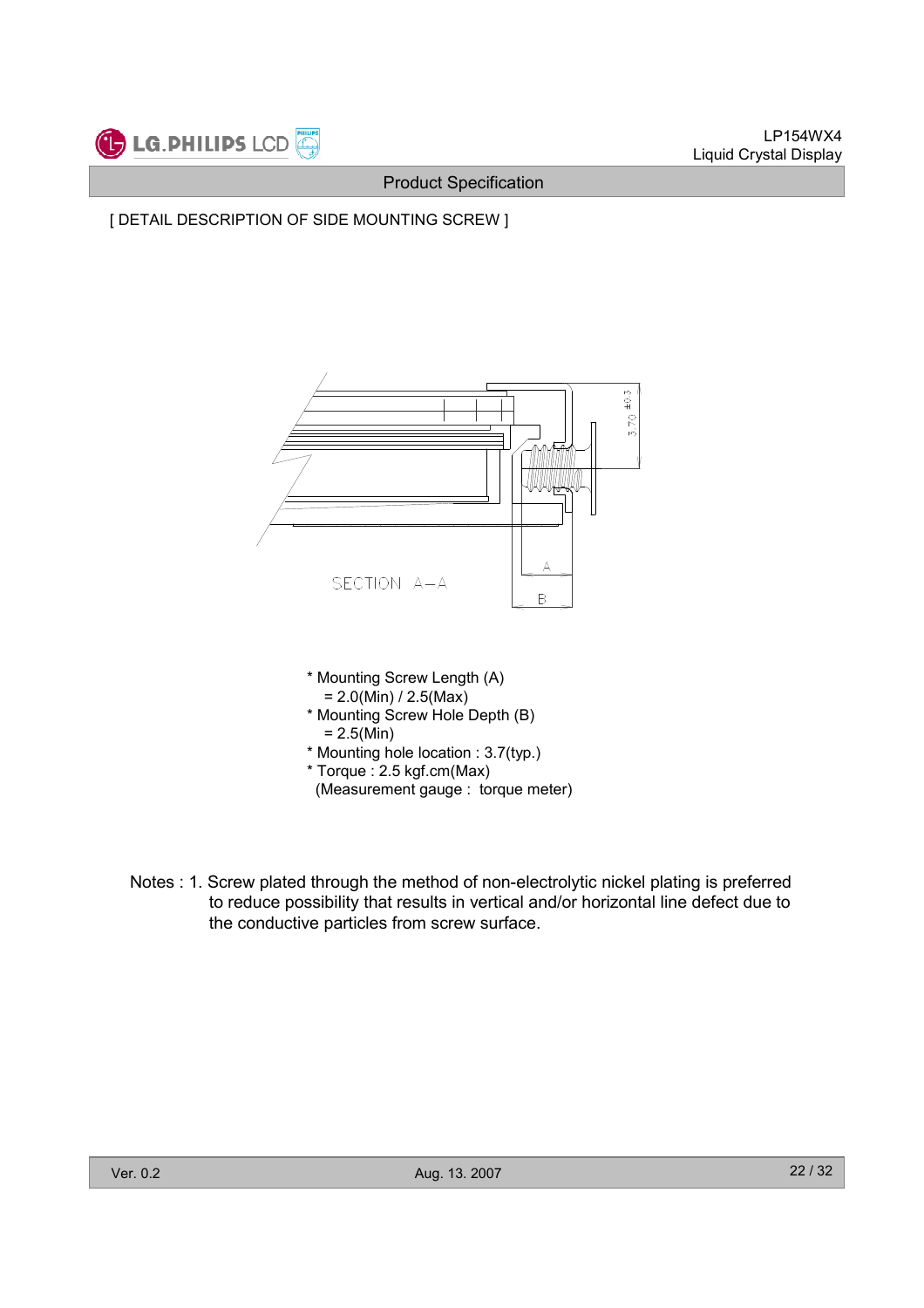

## 6. Reliability

Environment test condition

| No.            | Test Item                                   | Conditions                                                                                       |  |  |
|----------------|---------------------------------------------|--------------------------------------------------------------------------------------------------|--|--|
| 1              | High temperature storage test               | Ta= 60°C, 240h                                                                                   |  |  |
| $\overline{2}$ | Low temperature storage test                | Ta= $-20^{\circ}$ C, 240h                                                                        |  |  |
| 3              | High temperature operation test             | Ta= 50°C, 50%RH, 240h                                                                            |  |  |
| 4              | Low temperature operation test              | Ta= $0^{\circ}$ C, 240h                                                                          |  |  |
| 5              | Vibration test (non-operating)              | Sine wave, $10 \sim 500 \sim 10$ Hz, 1.5G, 0.37 oct/min<br>3 axis, 1 hour/axis                   |  |  |
| 6              | Shock test (non-operating)                  | Half sine wave, 180G, 2ms<br>one shock of each six faces(I.e. run 180G 6ms<br>for all six faces) |  |  |
| 7              | Altitude<br>operating<br>storage / shipment | $0 \sim 10,000$ feet (3,048m) 24Hr<br>$0 \sim 40,000$ feet (12,192m) 24Hr                        |  |  |

{ Result Evaluation Criteria }

There should be no change which might affect the practical display function when the display quality test is conducted under normal operating condition.

\* The panel is compliance with Sony Reliability Standard Ver 1.4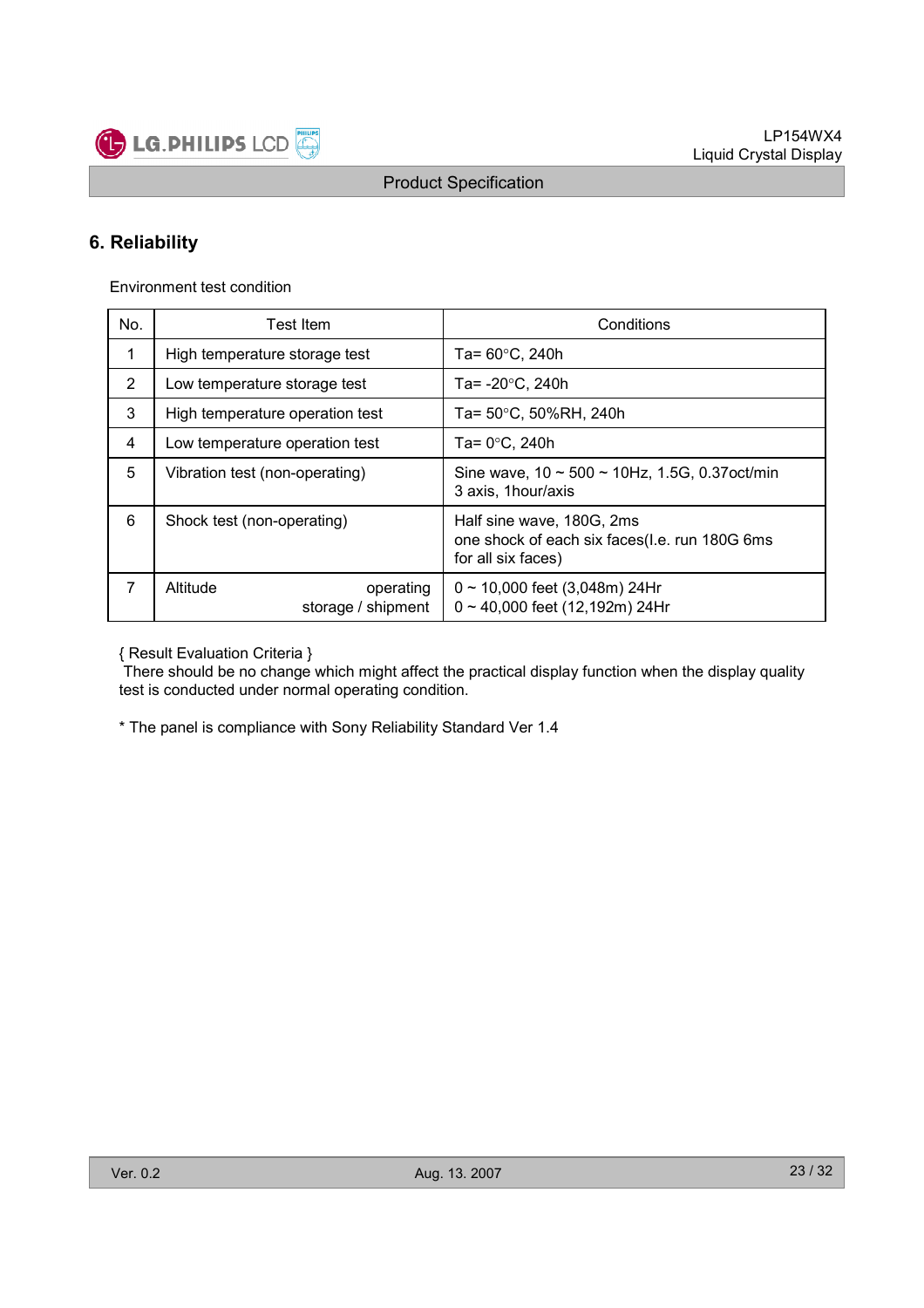

## 7. International Standards

#### 7-1. Safety

a) UL 60950-1:2003, First Edition, Underwriters Laboratories, Inc., Standard for Safety of Information Technology Equipment. b) CAN/CSA C22.2, No. 60950-1-03 1st Ed. April 1, 2003, Canadian Standards Association, Standard for Safety of Information Technology Equipment. c) EN 60950-1:2001, First Edition, European Committee for Electrotechnical Standardization(CENELEC) European Standard for Safety of Information Technology Equipment.

## 7-2. EMC

a) ANSI C63.4 "Methods of Measurement of Radio-Noise Emissions from Low-Voltage Electrical and Electrical Equipment in the Range of 9kHZ to 40GHz. "American National Standards Institute(ANSI), 1992

b) C.I.S.P.R "Limits and Methods of Measurement of Radio Interface Characteristics of Information Technology Equipment." International Special Committee on Radio Interference.

c) EN 55022 "Limits and Methods of Measurement of Radio Interface Characteristics of Information Technology Equipment." European Committee for Electrotechnical Standardization.(CENELEC), 1998 ( Including A1: 2000 )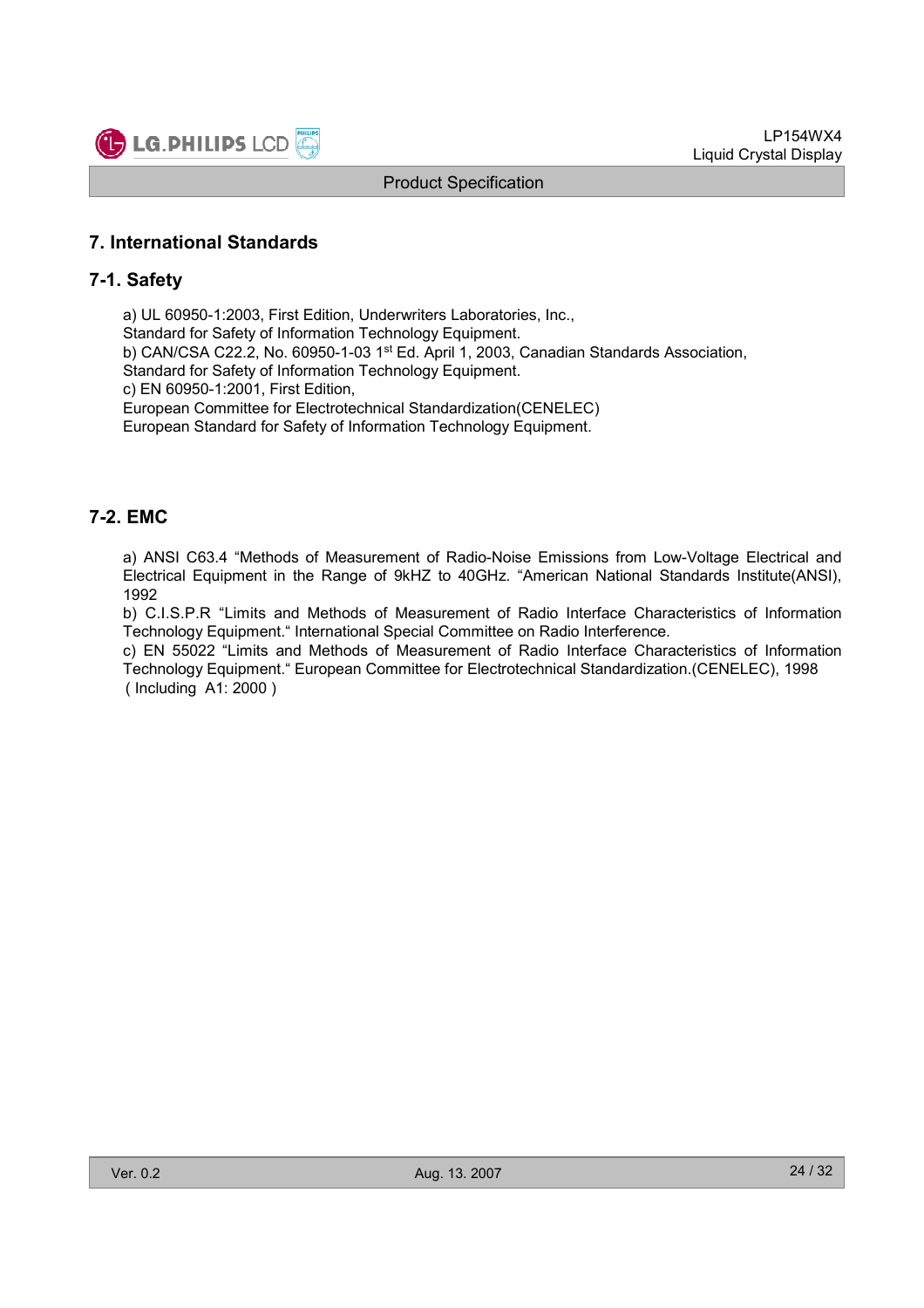

## 8. Packing

## 8-1. Packing Ass'y

- 1) Package quantity in one box : 20 pcs
- 2) Box Size : 441mm  $\times$  373mm  $\times$  348mm

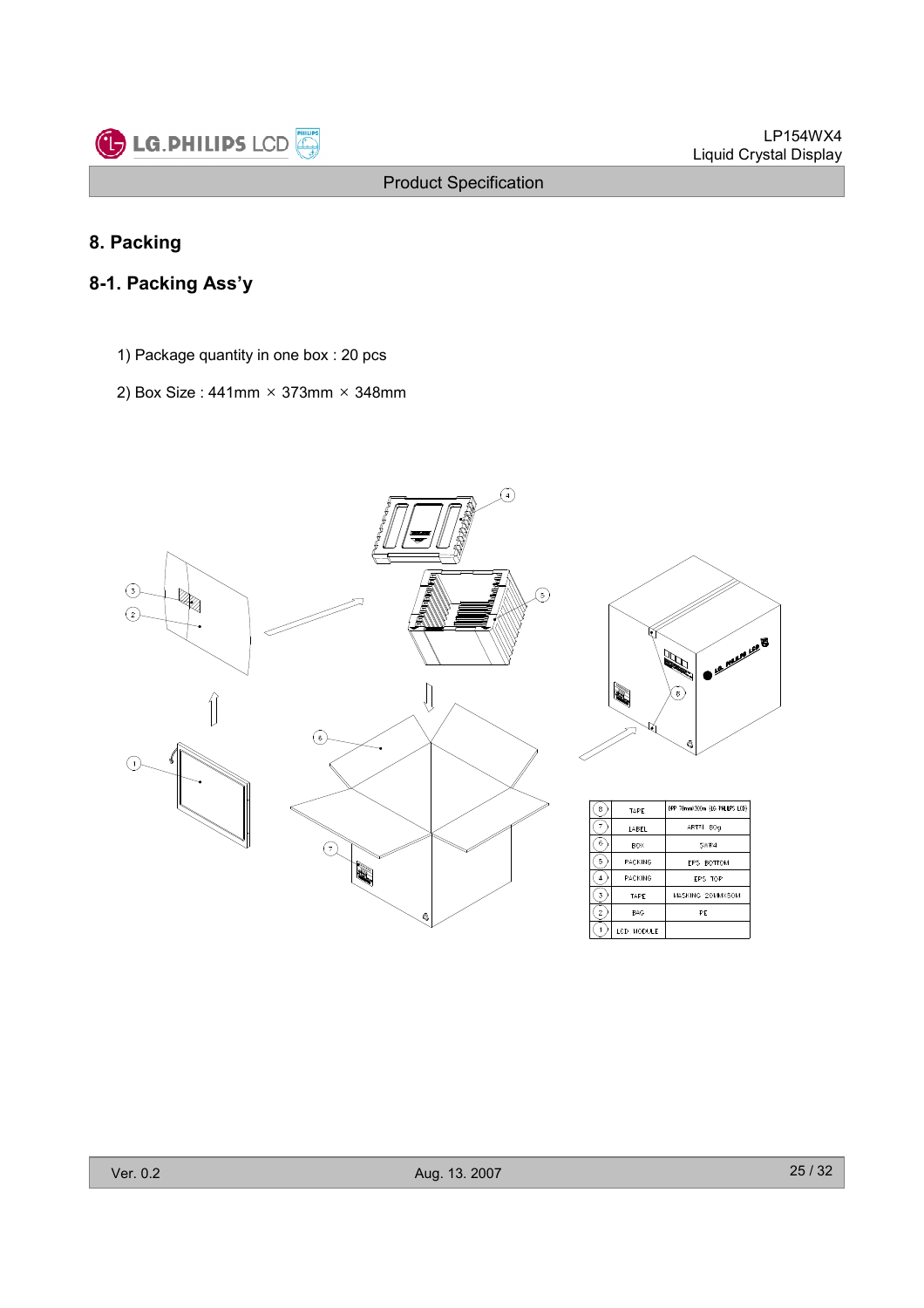

## 8-2. Pallet Ass'y

- 1) Box quantity in one pallet : 18 boxes
- 2) Package quantity in one pallet : 360 pcs



18 BOXES / 1 PALLET



| 6 | LABEL          | ART          |
|---|----------------|--------------|
|   | BAND, CLIP     | <b>STFFI</b> |
|   | BAND, PACKING  | P.P          |
|   | ANGLE, PACKING | SW           |
| 2 | <b>PALLET</b>  | PI YWOOD     |
|   | PACKING ASS'Y  |              |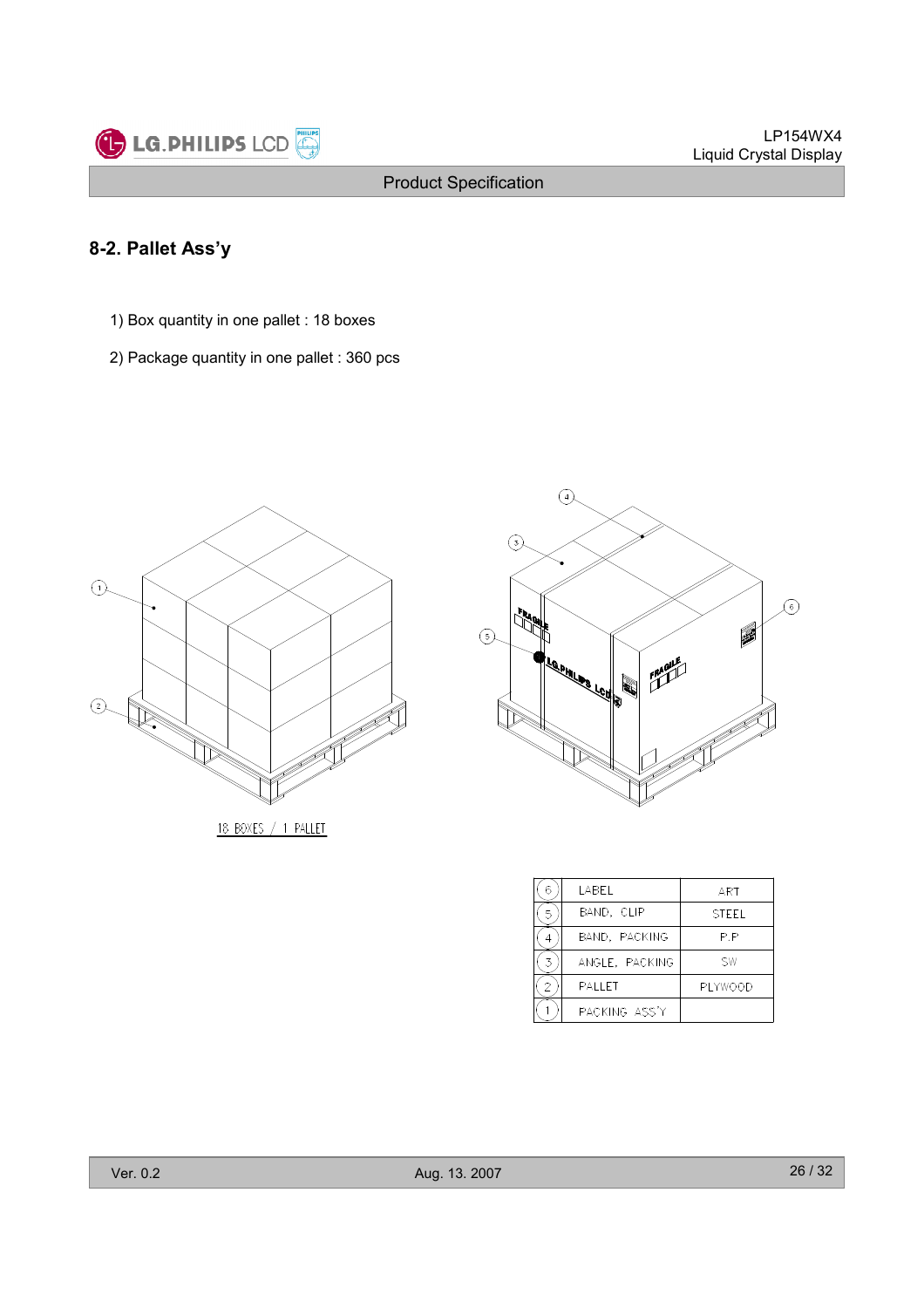

## 8-3. Designation of Lot Mark

a) Lot Mark



A,B,C : SIZE(INCH) D : YEAR E : MONTH F ~ M : SERIAL NO.

Note

1. YEAR

| Year | 2001 | 2002 | 2003 | 2004 | 2005 | 2006 | 2007 | 2008 | 2009 | 2010 |
|------|------|------|------|------|------|------|------|------|------|------|
| Mark |      |      |      |      |      |      |      |      |      |      |

#### 2. MONTH

| Month | Jan | Feb | Mar | Apr | May | Jun | Jul | Aug<br>ت. | Sep | Oct | Nov | Dec |
|-------|-----|-----|-----|-----|-----|-----|-----|-----------|-----|-----|-----|-----|
| Mark  |     | -   |     |     |     | ∽   |     |           |     |     | ◡   | ີ   |

b) Location of Lot Mark

Serial No. is printed on the label. The label is attached to the backside of the LCD module. This is subject to change without prior notice.

## 8-4. Packing Form

- a) Package quantity in one box : 20 pcs
- b) Box Size:  $441$ mm  $\times$  373mm  $\times$  348mm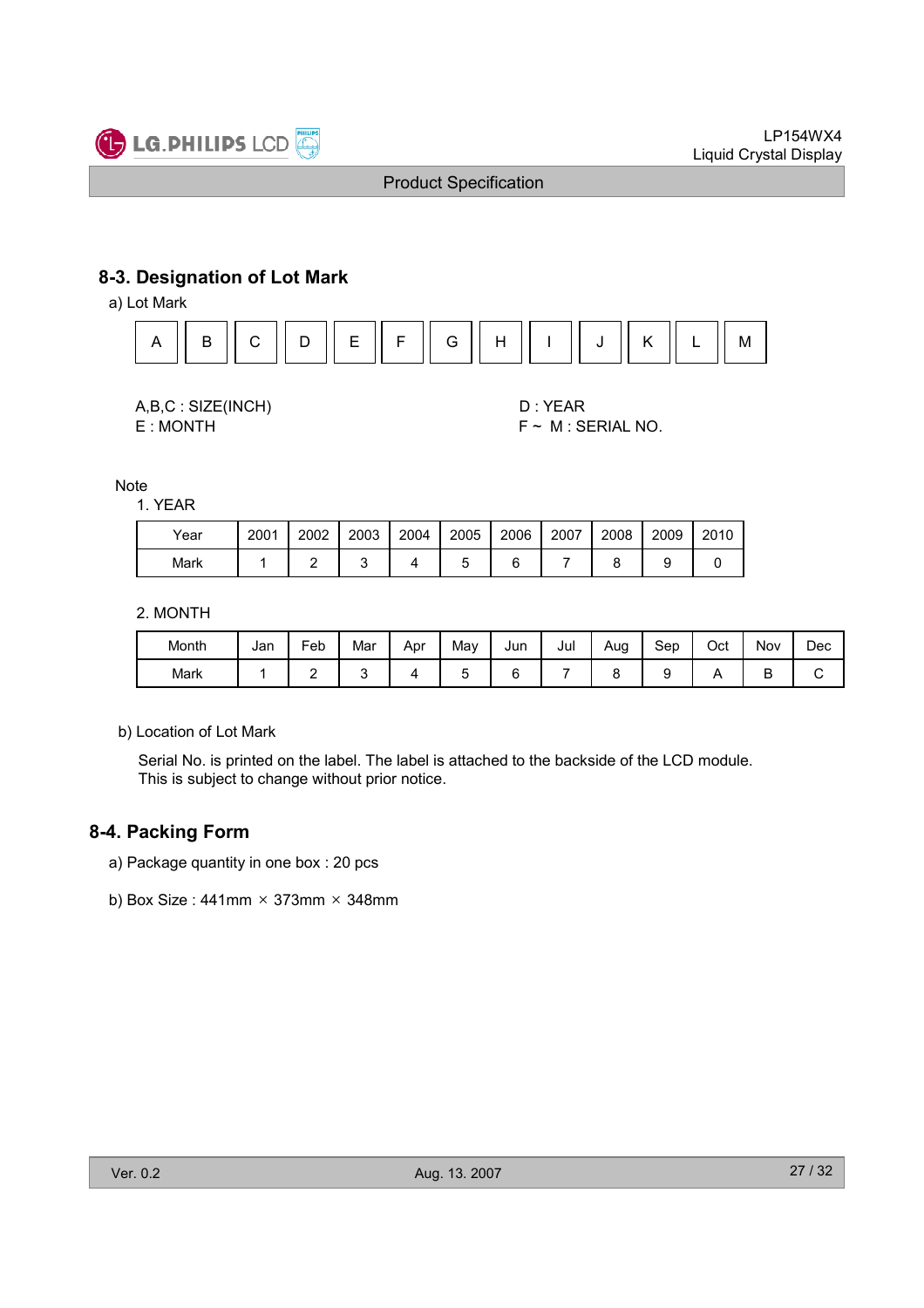

## 9. PRECAUTIONS

Please pay attention to the followings when you use this TFT LCD module.

## 9-1. MOUNTING PRECAUTIONS

- (1) You must mount a module using holes arranged in four corners or four sides.
- (2) You should consider the mounting structure so that uneven force (ex. Twisted stress) is not applied to the module. And the case on which a module is mounted should have sufficient strength so that external force is not transmitted directly to the module.
- (3) Please attach the surface transparent protective plate to the surface in order to protect the polarizer. Transparent protective plate should have sufficient strength in order to the resist external force.
- (4) You should adopt radiation structure to satisfy the temperature specification.
- (5) Acetic acid type and chlorine type materials for the cover case are not desirable because the former generates corrosive gas of attacking the polarizer at high temperature and the latter causes circuit break by electro-chemical reaction.
- (6) Do not touch, push or rub the exposed polarizers with glass, tweezers or anything harder than HB pencil lead. And please do not rub with dust clothes with chemical treatment. Do not touch the surface of polarizer for bare hand or greasy cloth.(Some cosmetics are detrimental to the polarizer.)
- (7) When the surface becomes dusty, please wipe gently with absorbent cotton or other soft materials like chamois soaks with petroleum benzene. Normal-hexane is recommended for cleaning the adhesives used to attach front / rear polarizers. Do not use acetone, toluene and alcohol because they cause chemical damage to the polarizer.
- (8) Wipe off saliva or water drops as soon as possible. Their long time contact with polarizer causes deformations and color fading.
- (9) Do not open the case because inside circuits do not have sufficient strength.

## 9-2. OPERATING PRECAUTIONS

- (1) The spike noise causes the mis-operation of circuits. It should be lower than following voltage :  $V=\pm 200$ mV(Over and under shoot voltage)
- (2) Response time depends on the temperature.(In lower temperature, it becomes longer.)
- (3) Brightness depends on the temperature. (In lower temperature, it becomes lower.) And in lower temperature, response time(required time that brightness is stable after turned on) becomes longer.
- (4) Be careful for condensation at sudden temperature change. Condensation makes damage to polarizer or electrical contacted parts. And after fading condensation, smear or spot will occur.
- (5) When fixed patterns are displayed for a long time, remnant image is likely to occur.
- (6) Module has high frequency circuits. Sufficient suppression to the electromagnetic interference shall be done by system manufacturers. Grounding and shielding methods may be important to minimized the interference.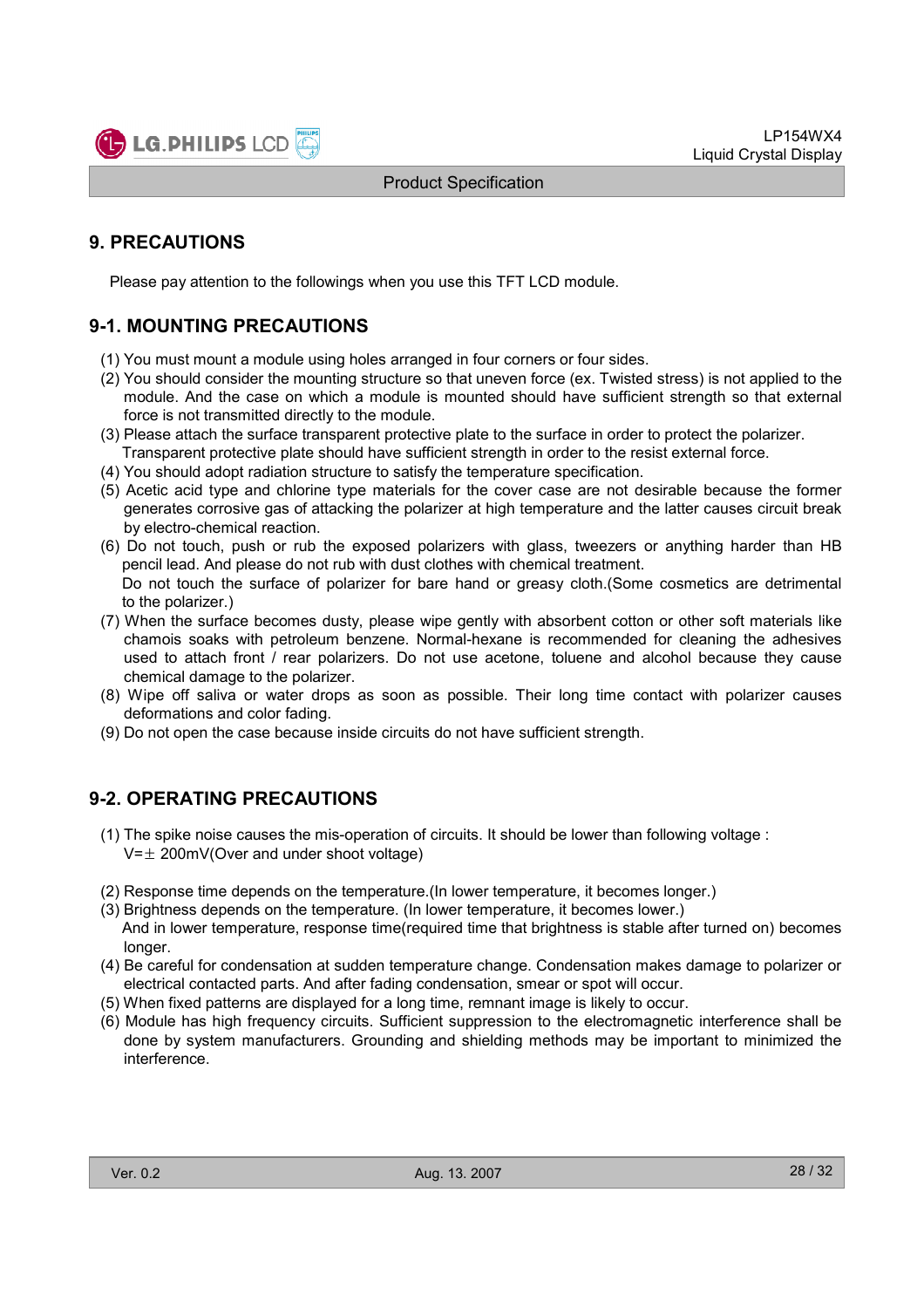

## 9-3. ELECTROSTATIC DISCHARGE CONTROL

Since a module is composed of electronic circuits, it is not strong to electrostatic discharge. Make certain that treatment persons are connected to ground through wrist band etc. And don't touch interface pin directly.

## 9-4. PRECAUTIONS FOR STRONG LIGHT EXPOSURE

Strong light exposure causes degradation of polarizer and color filter.

## 9-5. STORAGE

When storing modules as spares for a long time, the following precautions are necessary.

- (1) Store them in a dark place. Do not expose the module to sunlight or fluorescent light. Keep the temperature between 5°C and 35°C at normal humidity.
- (2) The polarizer surface should not come in contact with any other object. It is recommended that they be stored in the container in which they were shipped.

## 9-6. HANDLING PRECAUTIONS FOR PROTECTION FILM

- (1) When the protection film is peeled off, static electricity is generated between the film and polarizer. This should be peeled off slowly and carefully by people who are electrically grounded and with well ion-blown equipment or in such a condition, etc.
- (2) The protection film is attached to the polarizer with a small amount of glue. If some stress is applied to rub the protection film against the polarizer during the time you peel off the film, the glue is apt to remain on the polarizer.

Please carefully peel off the protection film without rubbing it against the polarizer.

- (3) When the module with protection film attached is stored for a long time, sometimes there remains a very small amount of glue still on the polarizer after the protection film is peeled off.
- (4) You can remove the glue easily. When the glue remains on the polarizer surface or its vestige is recognized, please wipe them off with absorbent cotton waste or other soft material like chamois soaked with normal-hexane.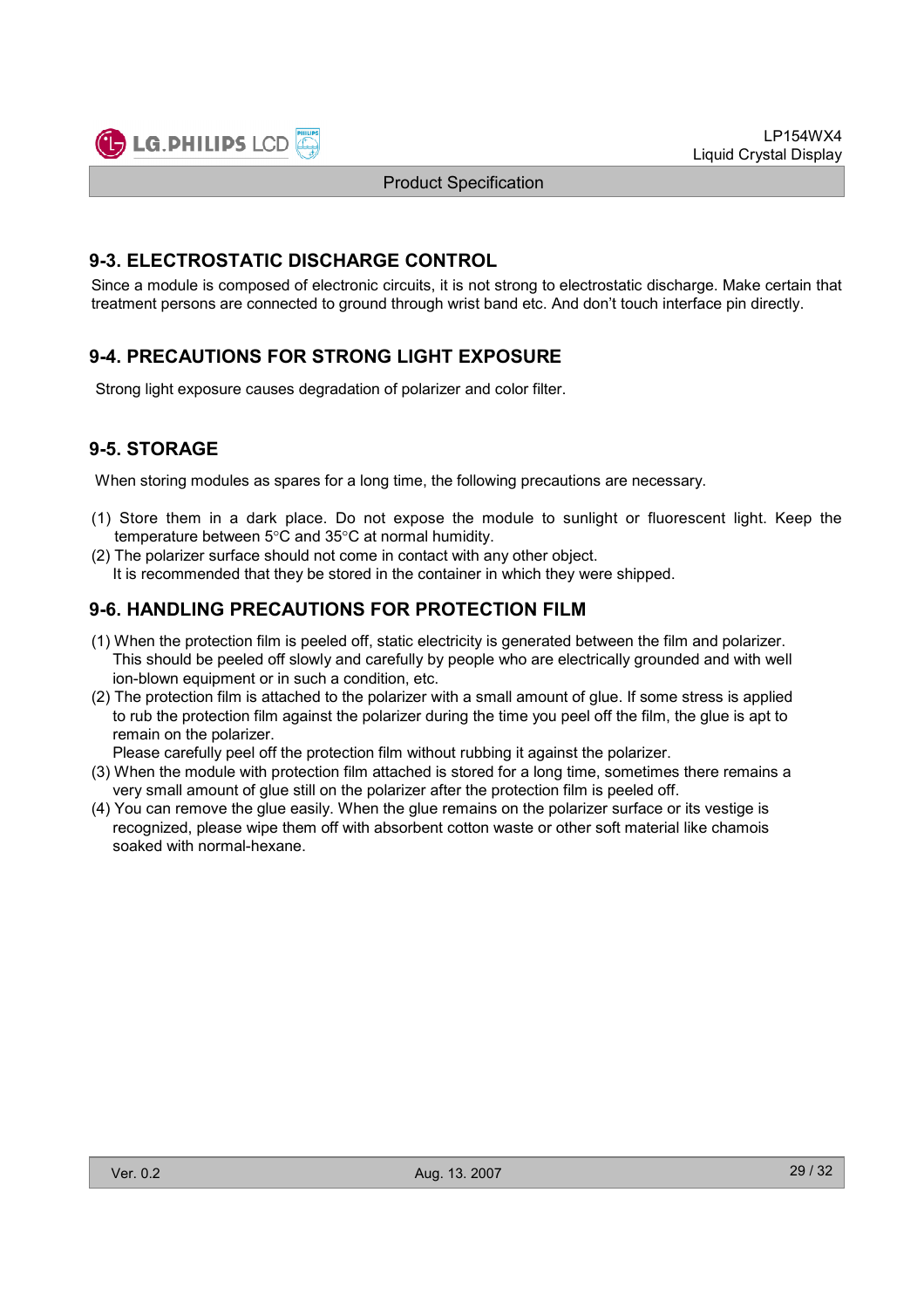

#### APPENDIX A. Enhanced Extended Display Identification Data (EEDIDTM) 1/3LP154WX4-TLC5 E-EDID DATA (ver0.0) 2007,05,03

| Byte#        | Byte#          |                                                    |                     | Value                    | <b>Value</b>                                                                                                                                 |                                   |
|--------------|----------------|----------------------------------------------------|---------------------|--------------------------|----------------------------------------------------------------------------------------------------------------------------------------------|-----------------------------------|
| (decimal)    | (HEX)          | <b>Field Name and Comments</b>                     |                     |                          | (HEX) (binary)                                                                                                                               |                                   |
| 0            | 00             | Header                                             | 0                   |                          |                                                                                                                                              |                                   |
| 1            | 01             |                                                    | F.                  |                          | $\begin{tabular}{ c c c c c } \hline F&1111&1111&1111\\ \hline F&1111&1111\\ \hline F&1111&1111\\ \hline F&1111&1111\\ \hline \end{tabular}$ |                                   |
| $\mathbf{2}$ | 02             |                                                    | F                   |                          |                                                                                                                                              |                                   |
| 3            | 03             |                                                    | $\overline{E}$      |                          |                                                                                                                                              | Header                            |
| 4            | 04             |                                                    | F                   |                          |                                                                                                                                              |                                   |
| 5            | 05             |                                                    | F.                  | $\overline{F}$           | 1111 1111                                                                                                                                    |                                   |
| 6            | 06             |                                                    | F                   |                          | $F$ 1111 1111                                                                                                                                |                                   |
| 7<br>8       | 07             |                                                    | ο                   | $\overline{\phantom{a}}$ | 0000 0000                                                                                                                                    |                                   |
| 9            | 08<br>09       | EISA manufacturer code = LPL                       | 3<br>0              | $\overline{2}$<br> C     | 0011 0010<br>0000 1100                                                                                                                       |                                   |
| 10           | 0A             | Product code = 00FF                                | 0                   | $\vert$ 0                | 0000 0000                                                                                                                                    |                                   |
| 11           | 0B             | (Hex, LSB first)                                   |                     | $\overline{F}$           | 1111 1111                                                                                                                                    |                                   |
| 12           | 0C             | 32-bit serial number                               | ο                   | $\sigma$                 | 0000 0000                                                                                                                                    | Vender/                           |
| 13           | OD.            |                                                    | ο                   | $\sim$                   | 0000 0000                                                                                                                                    | <b>Product ID</b>                 |
| 14           | 0E             |                                                    | 0                   | $\sim$                   | 0000 0000                                                                                                                                    |                                   |
| 15           | 0F             |                                                    | 0                   | $\overline{0}$           | 0000 0000                                                                                                                                    |                                   |
| 16           | 10             | Week of manufacture                                | 0                   | $\overline{0}$           | 0000 0000                                                                                                                                    |                                   |
| 17           | 11             | Year of manufacture = 2007                         | 1.                  | $\mathbf{1}$             | 0001 0001                                                                                                                                    |                                   |
| 18           | 12             | EDID Structure version # = 1                       | $\overline{0}$      | r 1 I                    |                                                                                                                                              | 0000 0001 EDID Version            |
| 19           | 13             | EDID Revision # = 3                                | 0                   |                          | 3   0000 0011                                                                                                                                | <b>Revision</b>                   |
| 20           | 14             | Video input definition = Digital I/p,non TMDS CRGB | 8.                  |                          | 0 1000 0000                                                                                                                                  |                                   |
| 21           | 15             | $Max H image size(em) = 33,12cm(33)$               | $\overline{2}$      | $\mathbf{1}$             | 0010 0001                                                                                                                                    | Display                           |
| 22           | 16             | $Max V$ image size( $cm$ ) = 20,7 $cm(21)$         | 1                   |                          | 5 0001 0101                                                                                                                                  | Parameter                         |
| 23           | 17             | Display gamma = 220                                | 7                   |                          | 8 0111 1000                                                                                                                                  |                                   |
| 24           | 18             | Feature support(DPMS) = Active off, RGB Color      | 0                   |                          | A 0000 1010                                                                                                                                  |                                   |
| 25           | 19             | Red/Green low Bits                                 | В                   |                          | 3 1011 0011                                                                                                                                  |                                   |
| 26           | 1А             | Blue/White Low Bits                                | 4                   |                          | 0 0100 0000                                                                                                                                  |                                   |
| 27           | 18             | $Red \times$<br>$Rx = 0.600$                       | $\overline{a}$      |                          | $\begin{array}{ c c c c }\n\hline\n9 & 1001 & 1001 \\ \hline\n9 & 0101 & 1001 \\ \hline\n3 & 0101 & 0011 \\ \hline\n\end{array}$             |                                   |
| 28           | 1 <sup>C</sup> | Red Y<br>$By = 0.351$                              | $\frac{5}{5}$       |                          |                                                                                                                                              |                                   |
| 29<br>30     | 1D.<br>1E      | $Gx = 0,325$<br>Green X<br>Green Y                 |                     | D                        | 0101 0011                                                                                                                                    | Color<br>1000 1101 Characteristic |
| 31           | 1F             | $Gy = 0.554$<br>Blue X<br>$Bx = 0,154$             | $\overline{a}$<br>2 |                          |                                                                                                                                              |                                   |
| 32           | 20             | Blue Y<br>$By = 0.145$                             |                     |                          | $\begin{array}{r l} 7 & 0010 & 0111 \\ \hline 5 & 0010 & 0101 \\ \hline 0 & 0101 & 0000 \\ \hline \end{array}$                               |                                   |
| 33           | 21             | White $\times$<br>$Wx = 0,313$                     | $\frac{2}{5}$       |                          |                                                                                                                                              |                                   |
| 34           | 22             | White Y<br>$Wy = 0,329$                            |                     |                          | 4 0101 0100                                                                                                                                  |                                   |
| 35           | 23             | <b>Established Timing I</b>                        | O.                  | $\overline{0}$           | 0000 0000                                                                                                                                    | Established                       |
| 36           | 24             | <b>Established Timing II</b>                       | 0                   | o.                       | 0000 0000                                                                                                                                    | Timings                           |
| 37           | 25             | Manufacturer's Timings                             | 0                   |                          | 0   0000   0000                                                                                                                              |                                   |
| 38           | 26             | Standard Timing Identification 1 was not used      | 0                   | 1.                       | 0000 0001                                                                                                                                    |                                   |
| 39           | 27             | Standard Timing Identification 1 was not used      | 0                   | 1.                       | 0000 0001                                                                                                                                    |                                   |
| 40           | 28             | Standard Timing Identification 2 was not used      | 0                   | 1.                       | 0000 0001                                                                                                                                    |                                   |
| 41           | 29             | Standard Timing Identification 2 was not used      | 0                   | 1.                       | 0000 0001                                                                                                                                    |                                   |
| 42           | 2A             | Standard Timing Identification 3 was not used      | 0                   |                          | 0000 0001                                                                                                                                    |                                   |
| 43           | 2В             | Standard Timing Identification 3 was not used      | 0                   | 1                        | 0000 0001                                                                                                                                    |                                   |
| 44           | 2C             | Standard Timing Identification 4 was not used      | 0                   | 1.                       | 0000 0001                                                                                                                                    | Standard                          |
| 45           | 2D             | Standard Timing Identification 4 was not used      | 0                   | 1.                       | 0000 0001                                                                                                                                    | <b>Timing ID</b>                  |
| 46           | 2Е             | Standard Timing Identification 5 was not used      | 0                   | 1.                       | 0000 0001                                                                                                                                    |                                   |
| 47           | 2F             | Standard Timing Identification 5 was not used      | 0                   | 1.                       | 0000 0001                                                                                                                                    |                                   |
| 48           | 30             | Standard Timing Identification 6 was not used      | 0                   | 1.                       | 0000 0001                                                                                                                                    |                                   |
| 49           | 31             | Standard Timing Identification 6 was not used      | о                   | 1.                       | 0000 0001                                                                                                                                    |                                   |
| 50           | 32             | Standard Timing Identification 7 was not used      | 0                   | 1.                       | 0000 0001                                                                                                                                    |                                   |
| 51           | 33             | Standard Timing Identification 7 was not used      | 0                   | 1.                       | 0000 0001                                                                                                                                    |                                   |
| 52           | 34             | Standard Timing Identification 8 was not used      | 0                   |                          | 0000 0001                                                                                                                                    |                                   |
| 53           | 35             | Standard Timing Identification 8 was not used      | 0                   |                          | 0000 0001                                                                                                                                    |                                   |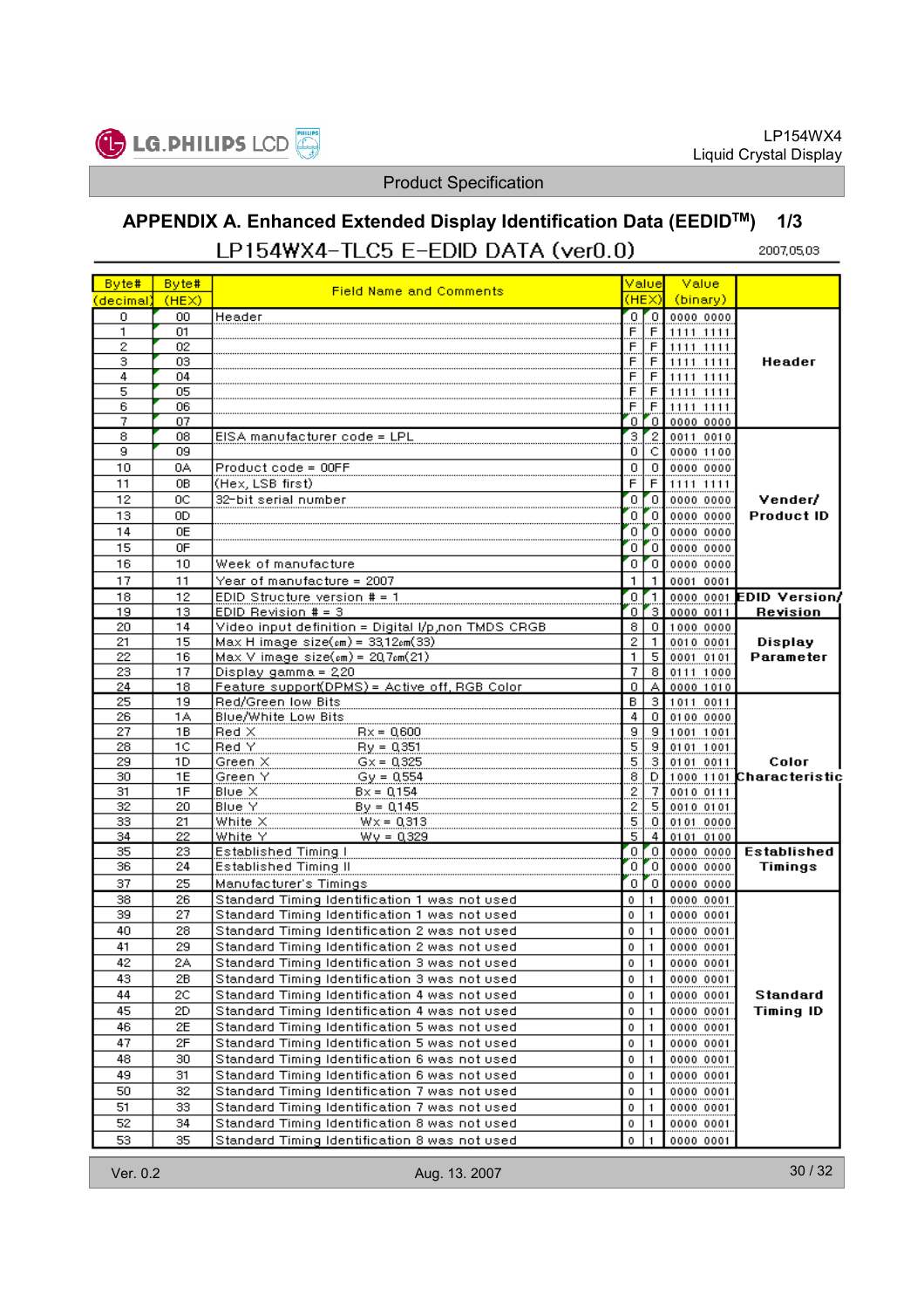

# APPENDIX A. Enhanced Extended Display Identification Data (EEDIDTM) 2/3

| Byte#                 | Byte#                | <b>Field Name and Comments</b>                                                      | Valuel<br>(HEX) |                                     | Value                          |                 |
|-----------------------|----------------------|-------------------------------------------------------------------------------------|-----------------|-------------------------------------|--------------------------------|-----------------|
| (decimal)             | (HEX)                |                                                                                     |                 |                                     | (binary)                       |                 |
| 54                    | 36                   | 1280 × 800 @ 60Hz mode : pixel clock = 71,00MHz                                     |                 |                                     | B C 1011 1100<br>1 B 0001 1011 |                 |
| 55                    | 37                   | (Stored LSB first)                                                                  |                 |                                     |                                |                 |
| 56                    | 38                   | Horizontal Active = 1280 pixels                                                     | Ō.              | Ő                                   | 0000 0000                      |                 |
| 57                    | 39                   | Horizontal Blanking = 160 pixels _________                                          | А               | Ő                                   | 1010 0000                      |                 |
| 58                    | 3A                   | Horizontal Active : Horizontal Blanking = 1280 : 160                                | 5               | Ő                                   | 0101 0000                      |                 |
| 59                    | 3B                   | Vertical Avtive = 800 lines                                                         | $\overline{2}$  | Ő                                   | 0010 0000                      |                 |
| 60                    | 3C                   | Vertical Blanking = 23 lines                                                        | 1               | 7                                   | 0001 0111                      |                 |
| 61                    | 3D                   | Vertical Active : Vertical Blanking = 800 : 23                                      | з               | ő                                   | 0011 0000                      | Timing          |
| 62                    | 3E                   | Horizontal Sync, Offset = 48 pixels                                                 | з               | Ő                                   | 0011 0000                      | Descriptor      |
| 63                    | 3F                   | Horizontal Sync Pulse Width = 32 pixels                                             | 2               | $\overline{0}$                      | 0010 0000                      | #1              |
| 64                    | 40                   | Vertical Sync Offset = 3 lines, Sync Width = 6 lines                                | 3               | 6                                   | 0011 0110                      |                 |
| 65                    | 41                   | Horizontal Vertical Sync Offset/Width upper 2bits = 0                               | ō               | $\mathbf{r}_0$                      | 0000 0000                      |                 |
| 66                    | 42                   | Horizontal Image Size = 331,2mm(331)                                                | 4               | B                                   | 0100 1011                      |                 |
| 67                    | 43                   | Vertical Image Size = 207,0mm(207)                                                  | c               | Ŧ                                   | 1100 1111                      |                 |
| 68                    | 44                   | Horizontal & Vertical Image Size                                                    | 1               | Ő                                   | 0001 0000                      |                 |
| 69                    | 45                   | Horizontal Border = 0                                                               | 0               | Ō                                   | 0000 0000                      |                 |
| 70                    | 46                   | Vertical Border = $0$                                                               | 0               | Ő                                   | 0000 0000                      |                 |
| 71                    | 47                   | Non-interlaced, Normal display, no stereo, Digital separate sync, H/V pol negatives | 1               | e,                                  | 0001 1001                      |                 |
| 72                    | 48                   | Detailed Timing Descriptor #2                                                       | 0               | Zo l                                | 0000 0000                      |                 |
| 73                    | 49                   |                                                                                     | O.              |                                     | $0$ 0000 0000                  |                 |
| 74                    | 4A                   |                                                                                     | 0               |                                     | $0$ 0000 0000                  |                 |
| 75                    | 4B                   |                                                                                     | $\overline{0}$  | $\sim$                              | 0000 0000                      |                 |
| 76                    | 4C                   |                                                                                     | O.              |                                     | $0$ 0000 0000                  |                 |
| 77                    | 4D                   |                                                                                     | O.              |                                     | 0   0000 0000                  |                 |
| $\frac{78}{2}$        | 4E                   |                                                                                     | ο               | r o I                               | 0000 0000                      | Detailed        |
| 79                    | 4F                   |                                                                                     | 0               | $\sim$                              | 0000 0000                      | <b>Timing</b>   |
| 80                    | 50                   |                                                                                     | 0               |                                     | $0$ 0000 0000                  | Description     |
| 81                    | 51                   |                                                                                     | ٥.              | $\sim$                              | 0000 0000                      | $\pm 2$         |
| 82                    | 52                   |                                                                                     | O.              | 7o j                                | 0000 0000                      |                 |
| 83                    | 53                   |                                                                                     | 0               |                                     | 0 0000 0000                    |                 |
| 84                    | 55                   |                                                                                     | O.              | $\sim$                              | 0000 0000                      |                 |
| 85                    | 55                   |                                                                                     | 0.              |                                     | $\bigcirc$ 00000 0000          |                 |
| 86                    | 56                   |                                                                                     | 0               |                                     | $0$ 0000 0000                  |                 |
| 87                    | 57                   |                                                                                     | ο               | $\sim$                              | 0000 0000                      |                 |
| 88                    | 58                   |                                                                                     | 0               | $\sim$                              | 0000 0000                      |                 |
| 89                    | 59                   |                                                                                     | 0               | $\overline{0}$                      | 0000 0000                      |                 |
| 90                    | 5A                   | Detailed Timing Descriptor #3                                                       | 0               | $\overline{\phantom{a}}$<br>$r_{0}$ | 0000 0000                      |                 |
| 91<br>$\overline{92}$ | 5B<br>5 <sup>c</sup> |                                                                                     | 0               |                                     | 0000 0000                      |                 |
| 93                    | 5D                   |                                                                                     | 0<br>F          |                                     | 0 0000 0000<br>$E$ 1111 1110   |                 |
| 94                    | 5E                   |                                                                                     | 0.              |                                     | 0   0000 0000                  |                 |
| 95                    | 5F                   |                                                                                     | 4               | C                                   | 0100 1100                      |                 |
| 96                    | 60                   | ⊥<br>S                                                                              | 4               | -7                                  | 0100 0111                      | <b>Detailed</b> |
| 97                    | 61                   | P.                                                                                  | 5               | Ο                                   | 0101 0000                      | Timing          |
| 98                    | 62                   | b.                                                                                  | 6               | 8                                   | 0110 1000                      | Description     |
| 99                    | 63                   |                                                                                     | 6               | 9                                   | 0110 1001                      | #3              |
| 100                   | 64                   |                                                                                     | 6               | с                                   | 0110 1100                      |                 |
| 101                   | 65                   |                                                                                     | 6               | 9                                   | 0110 1001                      |                 |
| 102                   | 66                   | Р.                                                                                  | 7               | 0                                   | 0000<br>0111                   |                 |
| 103                   | 67                   | s                                                                                   | 7               | $\overline{\mathbf{3}}$             | 0111 0011                      |                 |
| 104                   | 68                   | یا.                                                                                 | 4               | С                                   | 0100 1100                      |                 |
| 105                   | 69                   | <u>ِي</u>                                                                           | 4               | З                                   | 0100 0011                      |                 |
| 106                   | 6A                   | D                                                                                   | 4               | 4                                   | 0100 0100                      |                 |
| 107                   | 6В                   | LF                                                                                  | 0               |                                     | 0000 1010                      |                 |
| Ver. 0.2              |                      | Aug. 13. 2007                                                                       |                 |                                     |                                | 31/32           |